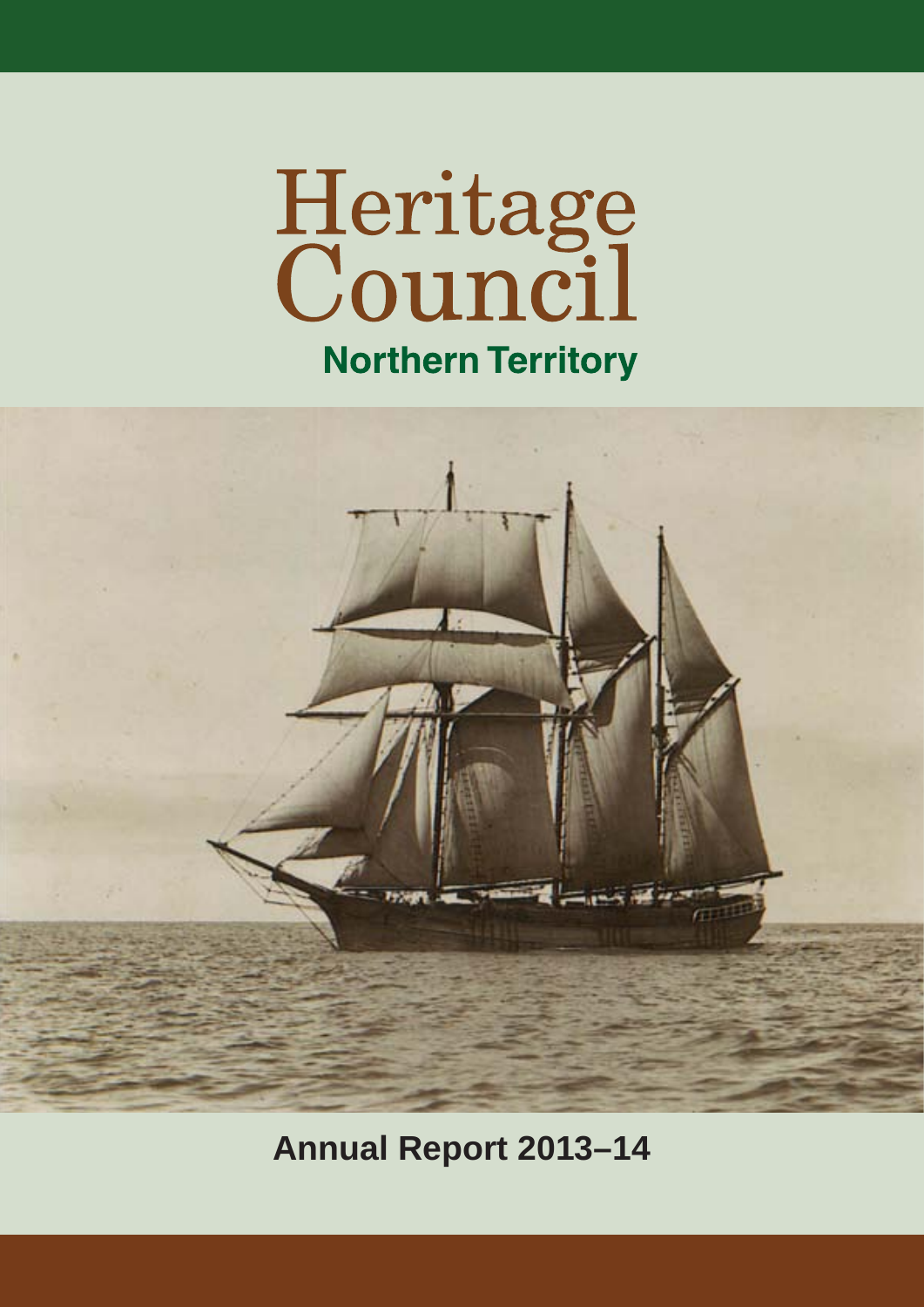Front Cover: © The Huddersfield, date unknown (Lady Denman Maritime Museum)

**Heritage Council** GPO Box 4198 Darwin NT 0801

Tel: 08 8999 5039 Email: heritagecouncil@nt.gov.au

ISSN: 2202–8226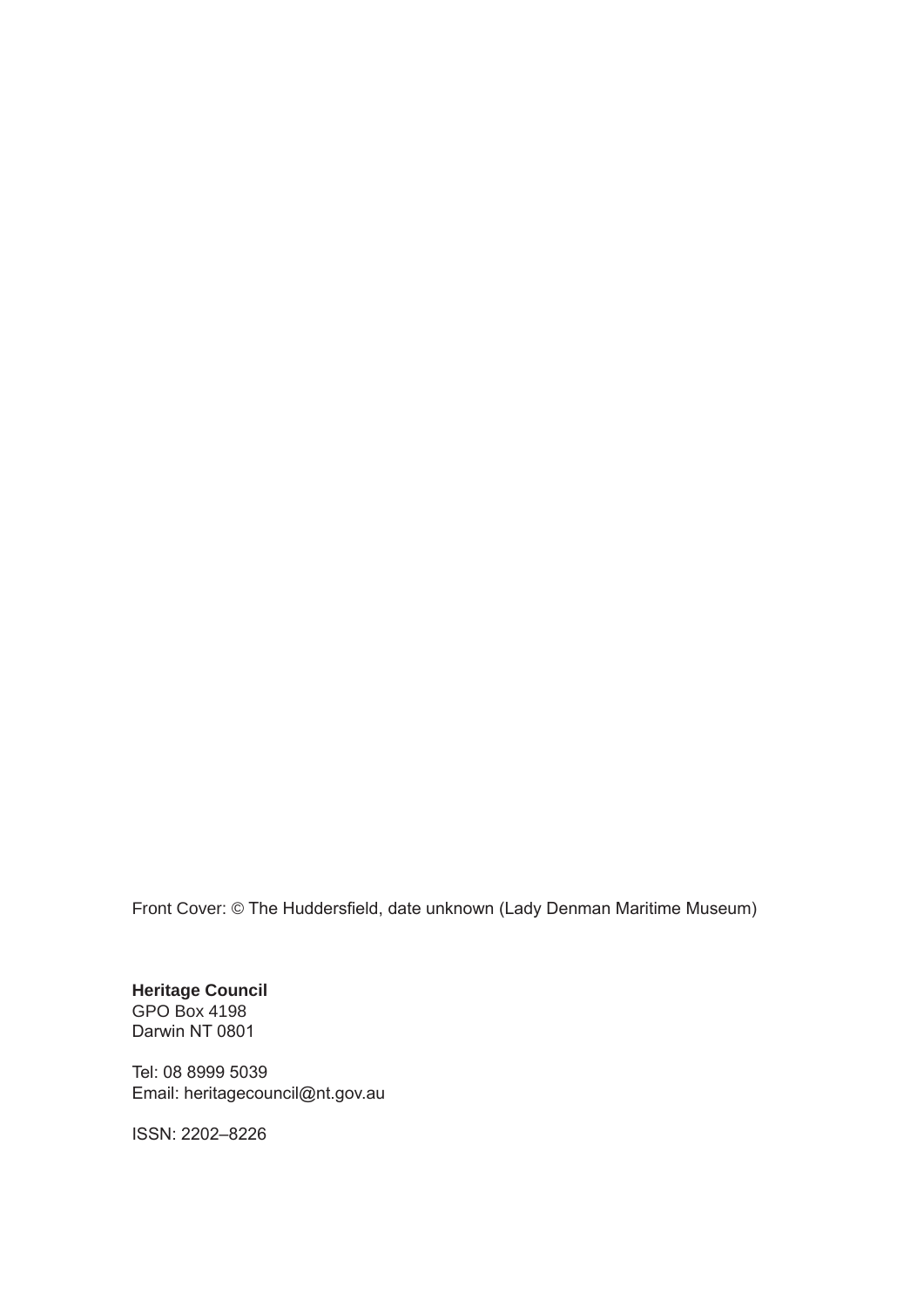# **Table of Contents**

| Message from the Chairperson             | 1              |
|------------------------------------------|----------------|
| <b>Highlights</b>                        | $\overline{2}$ |
| The Heritage Act and the role of Council | 3              |
| <b>Council Members</b>                   | $\overline{4}$ |
| Meetings                                 | 6              |
| <b>Assessment and Declaration</b>        | 6              |
| <b>Work Approvals</b>                    | 10             |
| <b>Conservation and Management</b>       | 11             |
| <b>Policy and Strategy</b>               | 13             |
| Appendix                                 | 14             |

........................................................................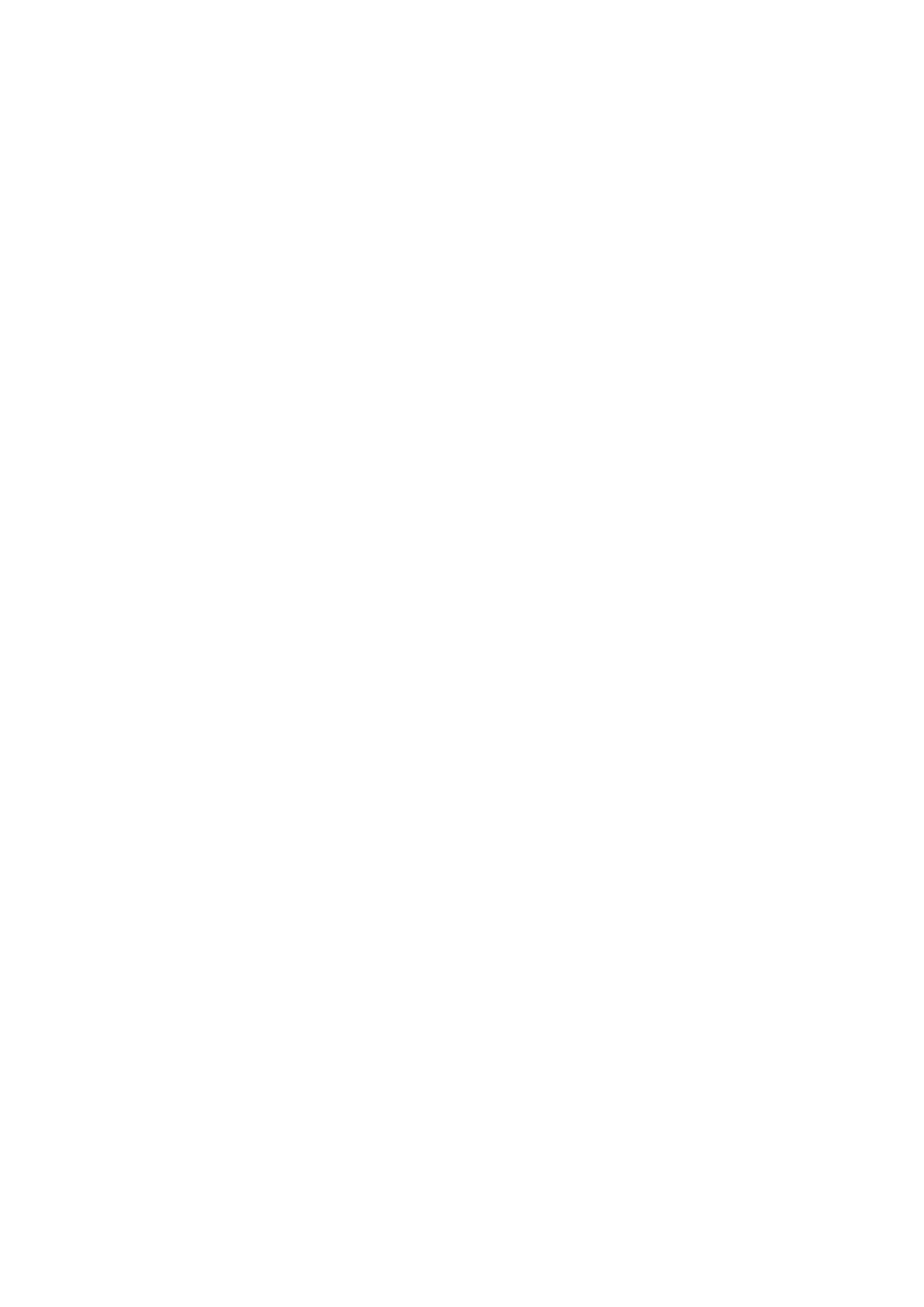# **Message from the Chairperson**

............................................................................................

I have great pleasure in presenting the second Annual Report of the Heritage Council.

2013–14 was the first full year of the operation of the *Heritage Act,* which commenced in October 2012.

There have undoubtedly been some teething problems, but on balance the new *Act* is working well. When a place is nominated for heritage listing, the new *Act* requires decisions to be made in a timely fashion. The Council has been meeting these requirements, and this is a good outcome for all stakeholders.

There are seven new heritage places and three new heritage objects on the NT Heritage Register.

The new system for work approvals is also working well. The majority of decisions in relation to proposed work to heritage places are now taken by the Heritage Council instead of the Minister, and strict new timelines on making decisions about proposed work are being observed.

The Council has also been involved at a more strategic level in matters of heritage management, providing input into several proposals affecting the Darwin CBD. I was particularly gratified that after many years there seems to be an appropriate proposal for the redevelopment of 'Goyder's Camp'. This site below Government House is in many ways the birthplace of modern Darwin, and it is very important that it is treated with respect.

In April 2014, I attended the annual meeting of the Heritage Chairs and Officials of Australia and New Zealand, held in Hobart. A key item on the agenda was the draft Australian Heritage Strategy. There was a consensus amongst the attendees that there was room for improvement in the draft Strategy. A number of constructive suggestions were made, and I am hopeful that the Commonwealth will take these on board.

There was also renewed interest at the national level in Indigenous heritage. This is welcome news to the Council, as the Territory is very rich in Indigenous heritage sites. It is hoped this will also include the many significant Macassan sites, most of which are in the Northern Territory and most of which are threatened by the consequences of climate change.

The Council was pleased to be able to visit Alice Springs in September 2013. I think it is vital for the Council to be seen to be taking an interest in heritage management issues in the Central Region, and I look forward to regular visits to Alice Springs in the future.

DR BRIAN REID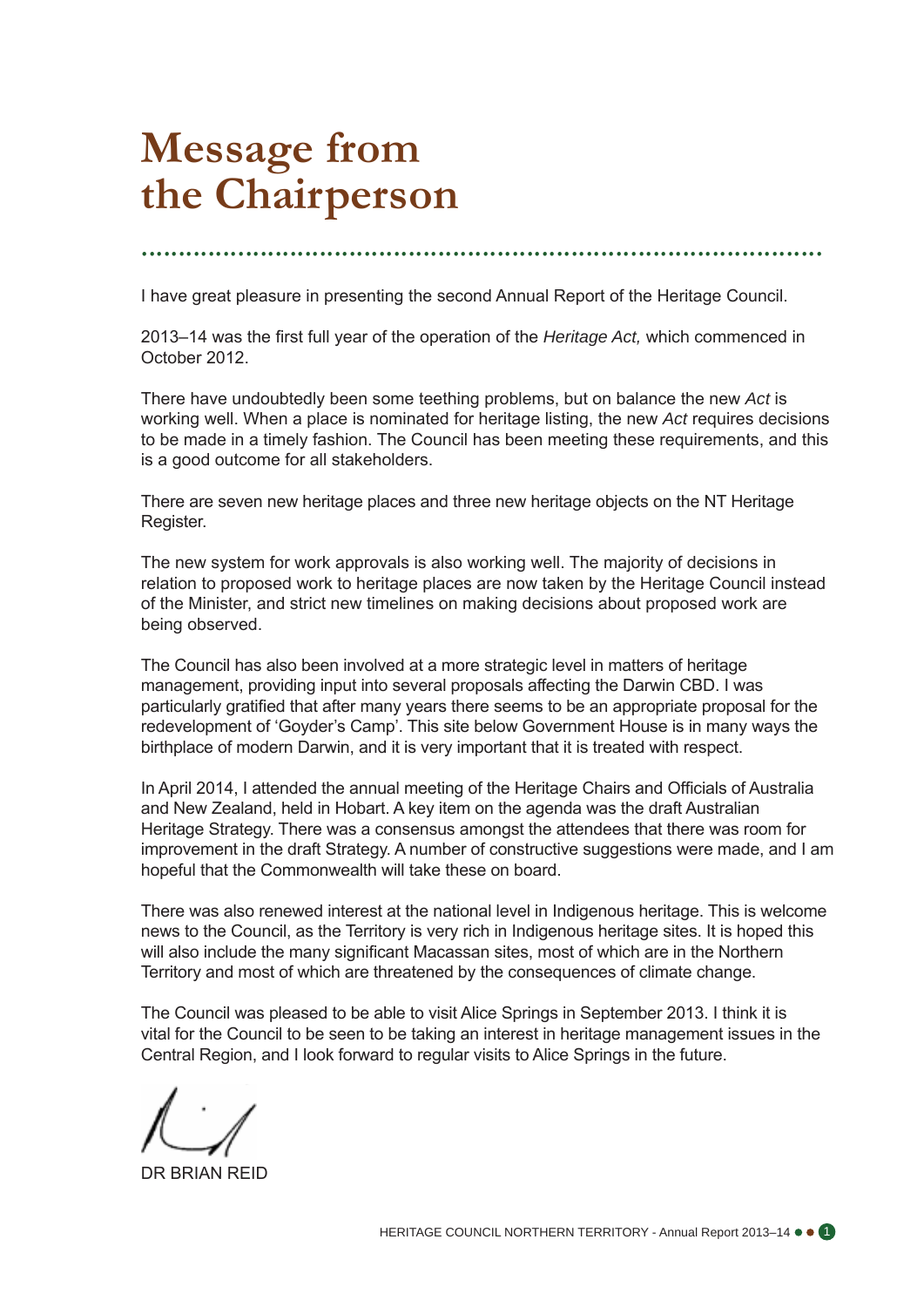# **Highlights**

........................................................................

- **•**  Council assessed **eleven** places nominated to the NT Heritage Register.
- **• Ten** places or objects were gazetted as heritage places.
- **A total of 18 projects were funded to a value of \$259 350 under the** NT Heritage Grants Program.



*NF5 Locomotive, Pine Creek*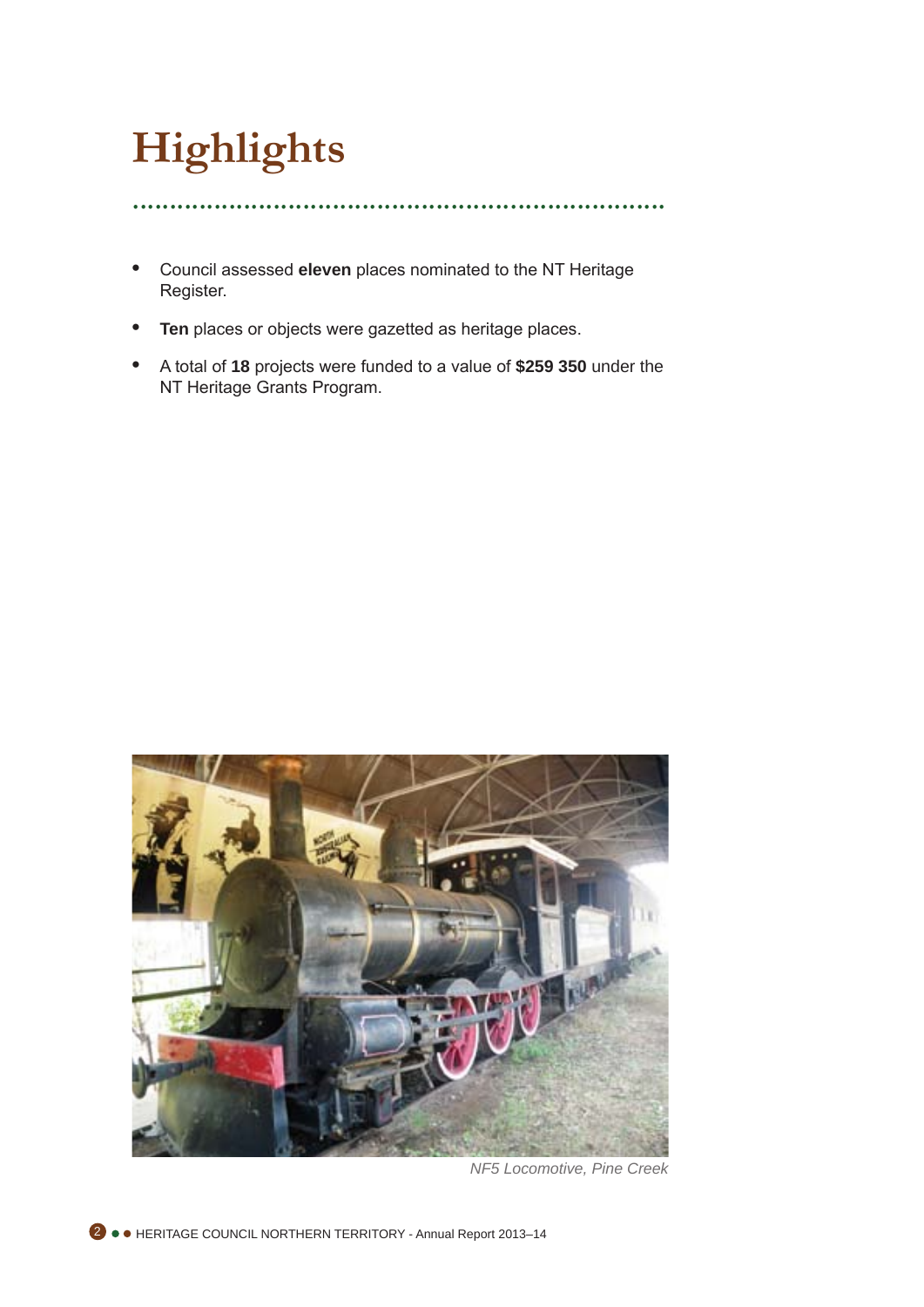# **The** *Heritage Act* **and the role of Council**

........................................................................

The object of the *Heritage Act* is to provide for the conservation of the Northern Territory's cultural and natural heritage.

The *Act* is broad in its scope. It automatically protects all Aboriginal and Macassan archaeological places and objects, and has the capacity to automatically protect other classes of places.

The *Heritage Act* commenced on 1 October 2012.

The functions of the Heritage Council are set out in Section 125 of the *Act*, and are:

- (a) to assess the heritage significance of places and objects;
- (b) to recommend to the Minister the declaration of places and objects to be heritage places and objects;
- (c) to recommend to the Minister the revocation of the declaration for heritage places and objects;
- (d) to advise the Minister on the conservation, use and management of heritage places and objects;
- (e) to advise the Minister about the carrying out of work on a heritage place or object and to decide applications for work approvals other than applications for major work;
- (f) to promote, as it considers appropriate, the public use and enjoyment of heritage places and objects in a way that is consistent with the conservation of the heritage significance of the places and objects:
- (g) to facilitate public education and programs about the Territory's cultural and natural heritage;
- (h) to advise the Minister on financial incentives or concessions for heritage agreements (either in general or on particular agreements);
- (i) to advise the Minister on matters affecting the Territory's cultural and natural heritage;
- (j) to perform other functions conferred under this or another *Act* or as directed by the Minister.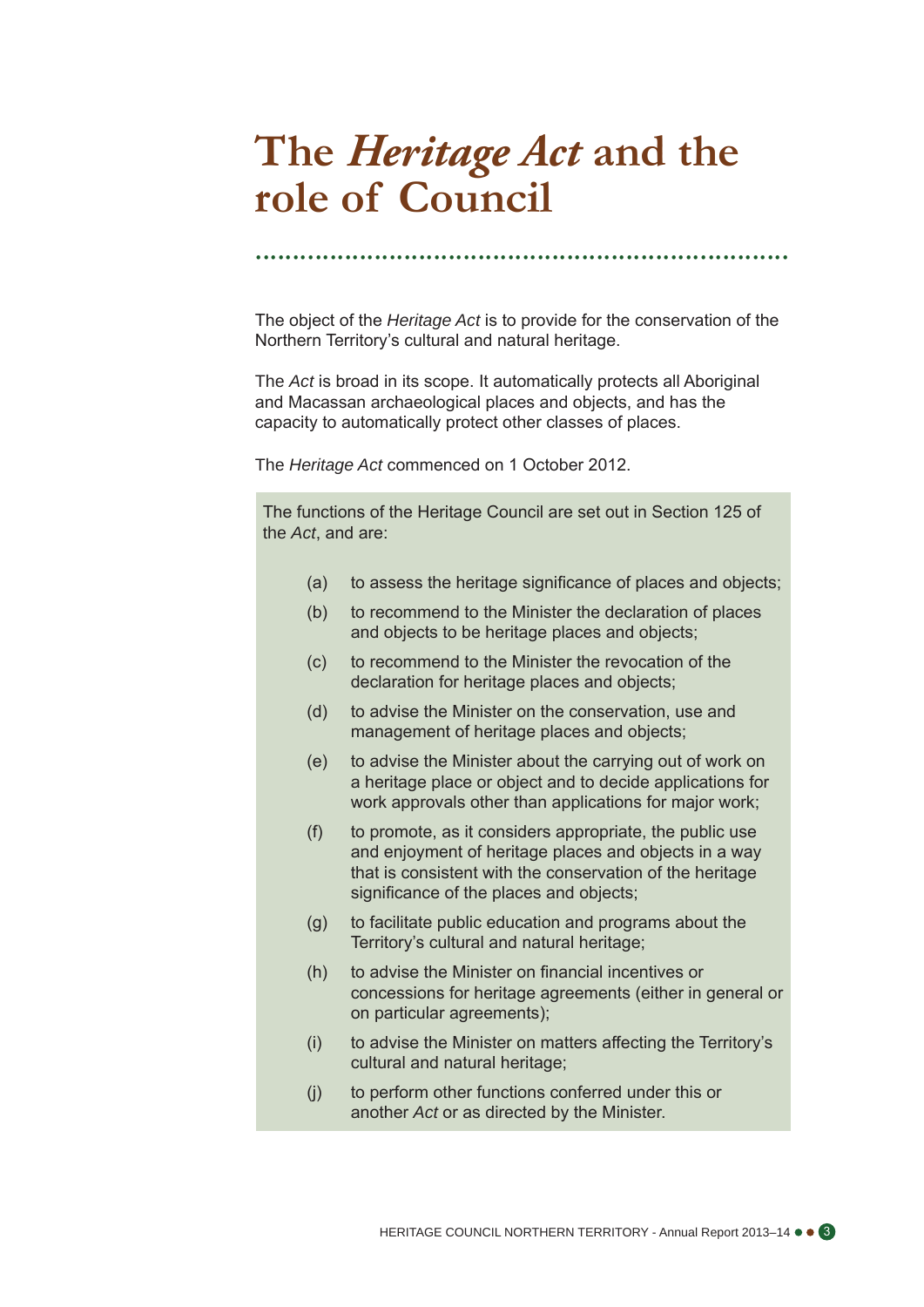# **Council Members**

........................................................................

The *Heritage Act* provides for a Council of **eleven** members. One is the nominee of the Chief Executive of the Department of Lands, Planning and the Environment; the others are appointed by the Minister. There are nominees from four organisations.

### *Dr Brian Reid - Chairperson*

Dr Reid has qualifications in both medicine and history. He is a member of the Professional Historians' Association, and former President of the Historical Society of the Northern Territory. He has been Chairperson of the Council since the commencement of the *Heritage Act* in October 2012.

### *Dr Mickey Dewar*

Dr Dewar is a freelance consultant with nearly 30 years experience working in Northern Territory history. She has won awards for her writing including publications on Territory literature, heritage, museums and social history. Mickey was Deputy Chairperson of the Council until her retirement in May 2014.

#### *Ms Elizabeth Close*

Elizabeth is the Director of the National Trust of Australia (Northern Territory), and is the National Trust's nominee on the Heritage Council. With a background in history, education and museums, she holds a Masters degree in Cultural Heritage, and is a professional member of ICOMOS. She was elected Deputy Chairperson of the Council in June 2014.

#### *Mr Peter Madden*

Peter is a Researcher/Anthropologist at the Aboriginal Areas Protection Authority in Alice Springs, and is AAPA's nominee on the Heritage Council. Before joining AAPA, Peter worked for some years in the fields of Native Title and archaeological cultural heritage management.

#### *Mr Allan Garraway*

Allan has a background in accounting and commerce, and is the nominee of the Property Council of Australia (Northern Territory). He has a particular interest in appropriate development in the Darwin CBD.

#### *Mr Steven Hennessy*

Steven is the nominee of the Local Government Association of the Northern Territory. Steven has been in Timber Creek since 2005, and is currently Mayor of the Victoria Daly Shire. He has taken a keen interest in the conservation of the Timber Creek Police Museum.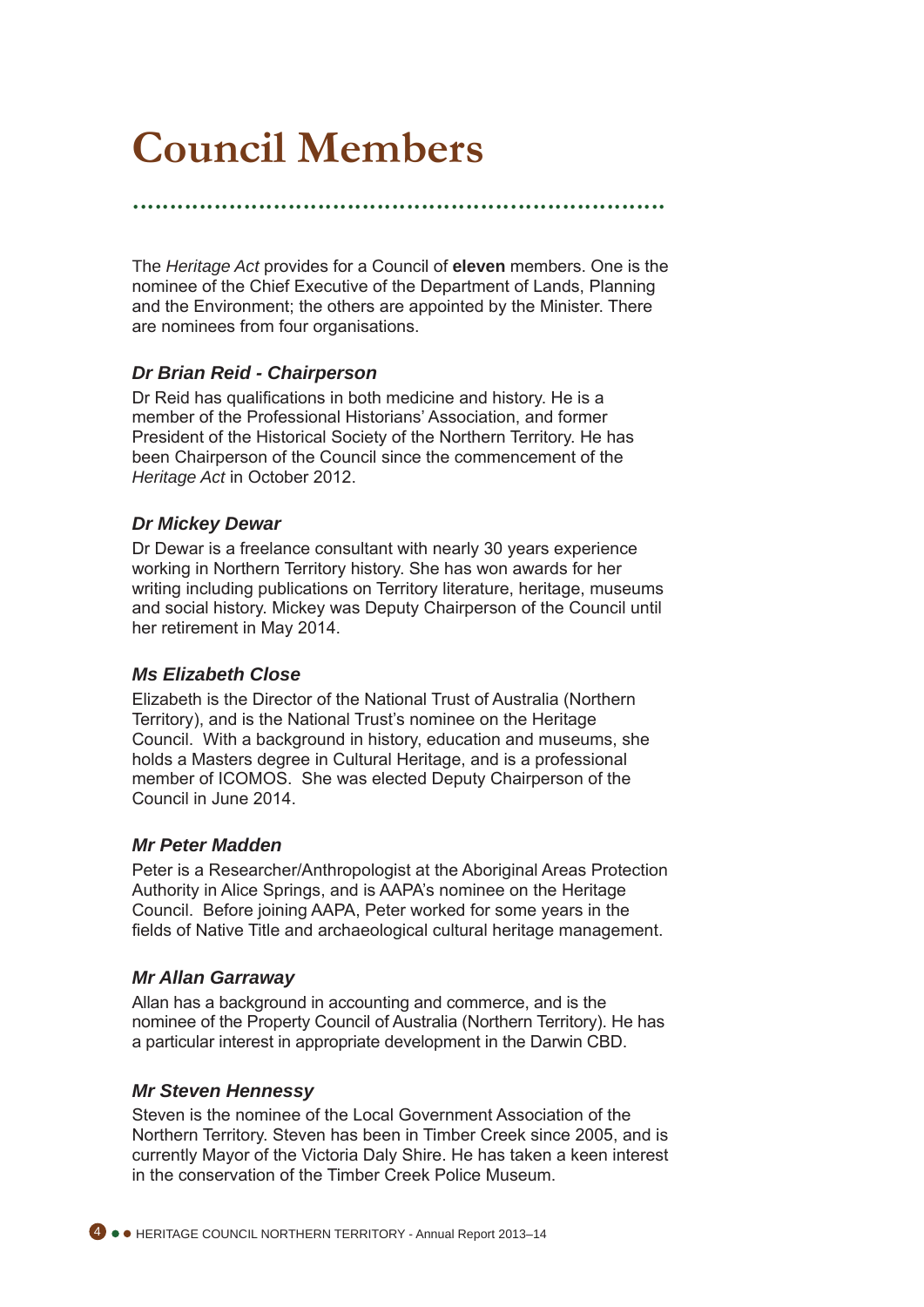### *Mr David Curtis*

David is from Tennant Creek. He has held many posts in the community and local government and was an ATSIC Regional Councillor for 13 years. He has an interest in early European settlement in Central Australia.

#### *Dr Samantha Wells*

Dr Wells is a freelance historical consultant with over 20 years experience in various aspects of Northern Territory history including colonial race relations, Aboriginal land rights and native title.

#### *Mr Michael Owen*

Michael has worked throughout the Territory and Northern Australia in Health, Aboriginal Affairs & Local Government. Today, he is a Darwinbased heritage consultant, specialising in community engagement and heritage economics.

### *Mr Richard Luxton*

Richard is a retired builder and farmer. He is a member and past president of the Aviation Historical Society, and a member of the Development Consent Authority. He owns the World War II Coomalie Creek Airstrip, and has a keen interest in preserving the Top End's World War II heritage.

#### *Mr Wayne Kraft*

Wayne is the nominee of the Chief Executive. He lives in Alice Springs and is the owner of the Overlanders Steakhouse. A resident of the NT for over 40 years, he has also lived and worked in Tennant Creek, Darwin and Barrow Creek. He is a past Board Member (and Chairman) of the Board of the Museum and Art Gallery of the NT.



*Charlie Rye's House, Alice Springs*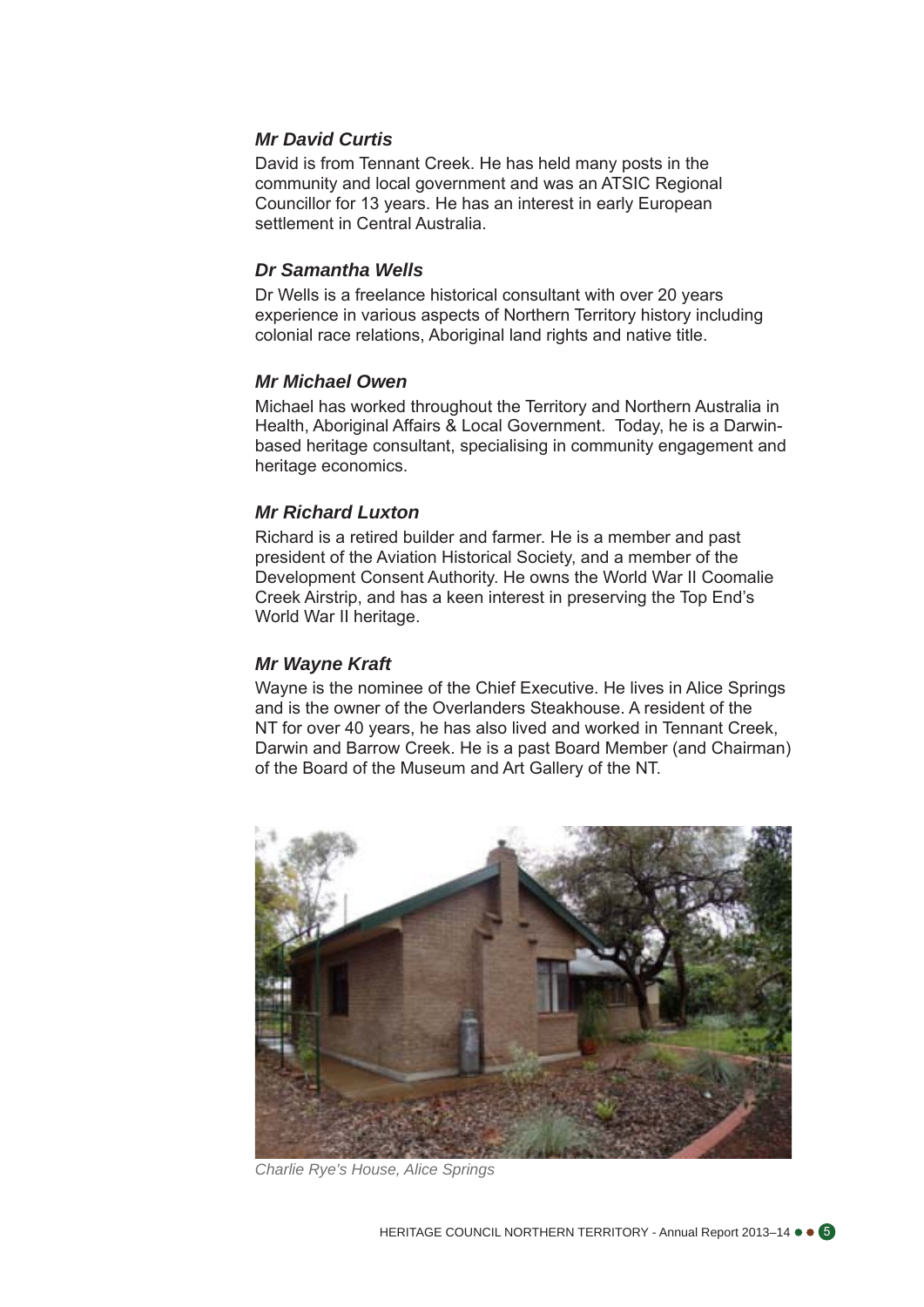# **Meetings**

........................................................................

Council is required under the terms of the *Heritage Act* to meet at least four times per year.

In 2013–14 Council met four times, as follows:

- **•**  6 September 2013;
- **•**  6 December 2013;
- **•**  7 March 2014; and
- **•**  6 June 2014.

The September meeting was held in Alice Springs; all others were held in Darwin.

# **Assessment and Declaration**

........................................................................

### **Nominations**

The heritage listing process starts with someone nominating a place or object for heritage listing.

The Council received **eight** nominations during the year, as follows:

- **•**  J W O Bennett memorial;
- **•**  WWII 17 ½ Mile Gun Pits;
- **•**  Catalina Flying Boat A24-206;
- **•**  Catalina Flying Boat A24-69;
- **•**  Catalina Flying Boat A24-1;
- **•**  US Navy Patrol Wing Ten Catalinas (Nos 4, 5 and 6);
- **•**  The Shackle Settlement site; and
- **•**  Kulaluk Lease Area, Darwin.

Council accepted all of these nominations.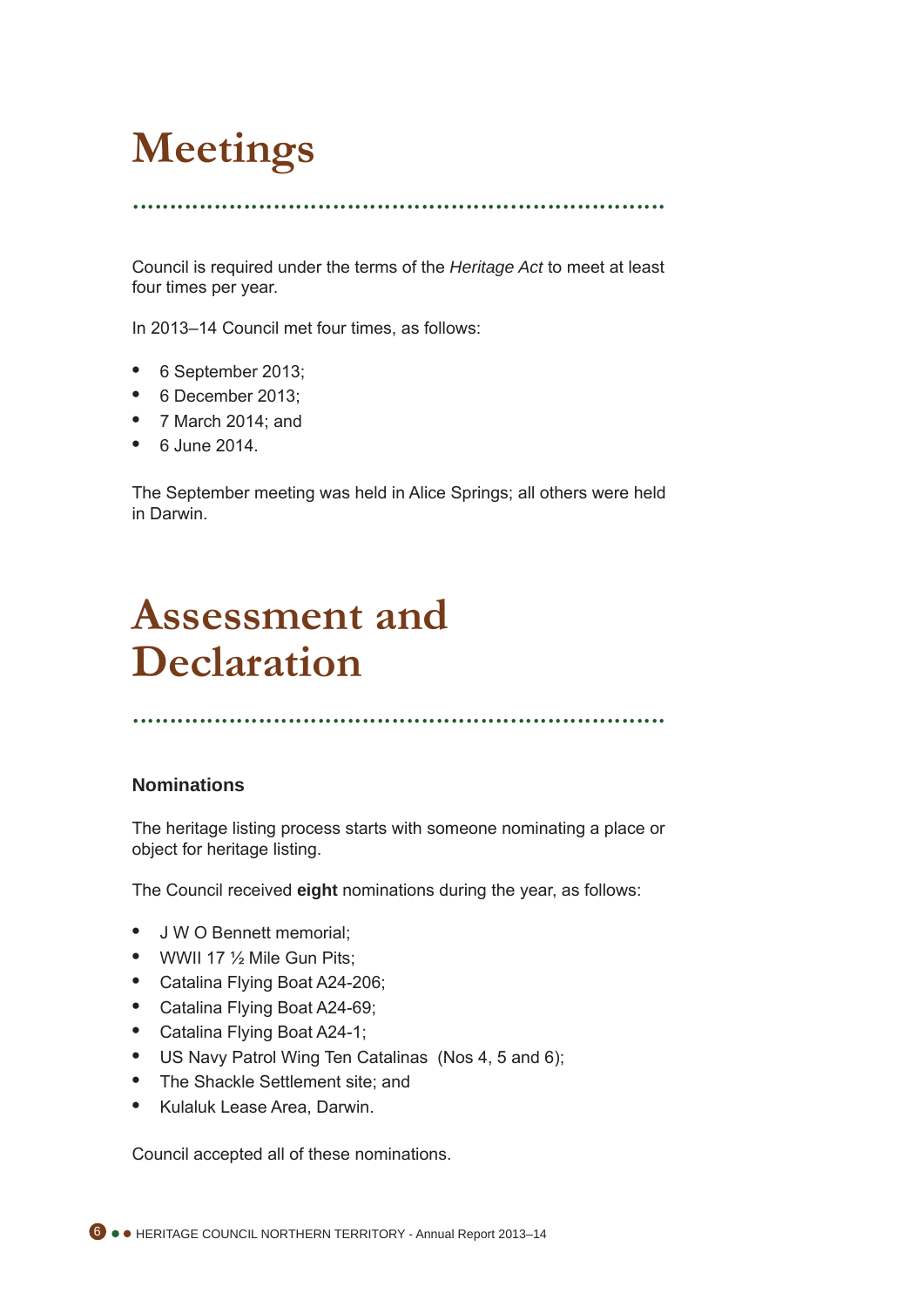Council also nominated the following **seven** places of its own volition:

- **•**  Z Special Unit Base, East Arm;
- **•**  Manna Paroo Rockholes;
- **•**  Gould Airfield;
- Submerged Telegraph Cable, Darwin Harbour
- **Little Flower Mission:**
- **•**  Arltunga (additional area); and
- **Twin Ghost Gums site, near Alice Springs.**

### **Assessments**

Once it has accepted a nomination, Council must apply the heritage assessment criteria set out in the *Act*, in order to determine whether the place is of heritage significance.

The heritage assessment criteria for a place or object are set out in section 11 of the *Heritage Act*, and are as follows:

- (a) whether it is important to the course, or pattern, of the Territory's cultural or natural history;
- (b) whether it possesses uncommon, rare or endangered aspects of the Territory's cultural or natural history.
- (c) whether it has potential to yield information that will contribute to an understanding of the Territory's cultural or natural history;
- (d) whether it is important in demonstrating the principal characteristics of a class of cultural or natural places or environments;
- (e) whether it is important in exhibiting particular aesthetic characteristics;
- (f) whether it is important in demonstrating a high degree of creative or technical achievement during a particular period;
- (g) whether it has a strong or special association with a particular community or cultural group for social, cultural or spiritual reasons, including the significance of a place to Aboriginal people as part of their continuing and developing cultural traditions;
- (h) whether it has a special association with the life or works of a person, or group of persons, of importance in the Territory's history.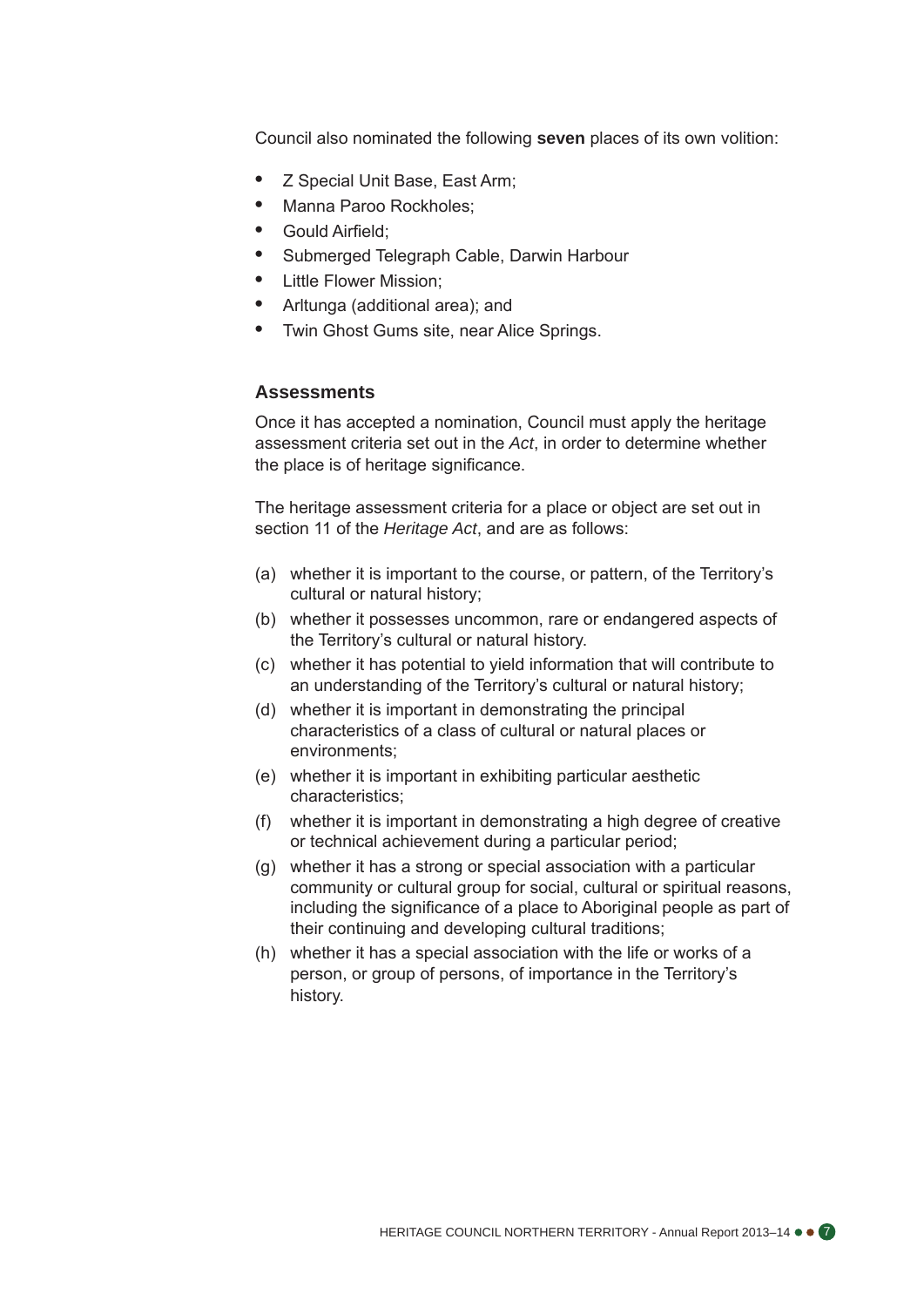The Council assessed the significance of **eleven** places, as follows:

- **•**  Alice Springs Pioneer Drive-in Screen;
- **•**  Connellan Airways de Havilland Heron aircraft;
- **•**  Remains of Flying Boat Base, East Arm;
- **John William Ogilvie Bennett Memorial;**
- WWII Gun Pits north of the 17 <sup>1/2</sup> Mile Camp:
- Three US Navy Catalina wrecks, East Arm;
- *Z* Special Unit Base, East Arm;
- **•**  Gould Airfield;
- **•**  Manna Paroo Rockholes;
- **•**  Allied Works Building, Elliot; and
- **•**  WWII Circular Trench, Palmerston.

### **Declared heritage places and objects**

**Ten** places or objects were gazetted as heritage places:

- **•**  WWII Winnellie Camp;
- **•**  NF5 Locomotive, NABP13 Carriage and Ghan Washing and Maintenance Shed at Pine Creek (as three separate objects);
- **•**  Wreck of the *Huddersfield*, Darwin Harbour;
- **North Australia Railway remnants at Pine Creek;**
- **•**  WWII Sidney Williams Hut, Stuart Park;
- **•**  Charlie Rye's House, Alice Springs;
- **•**  Robert Czako Mural on the wall of Saint Mary's Chapel, Alice Springs; and
- **•**  Trestle Bridge and NAR (North Australian Railway) Corridor Katherine.

### **Provisional Protection**

The commencement of the *Heritage Act* in 2012 brought with it a new system of provisional protection for places and objects nominated to be heritage listed. Once the Heritage Council has decided that a place or object is significant, the Minister must provisionally declare it as a heritage place or object. This protection stays in place until a final decision is made as to whether it ought to be permanently declared as a heritage place or object.

**Two** places were provisionally declared by the Minister as heritage places:

- The Grave of Goolam Rasool Nazar, Alice Springs; and
- **•**  Remains of Flying Boat Base, East Arm.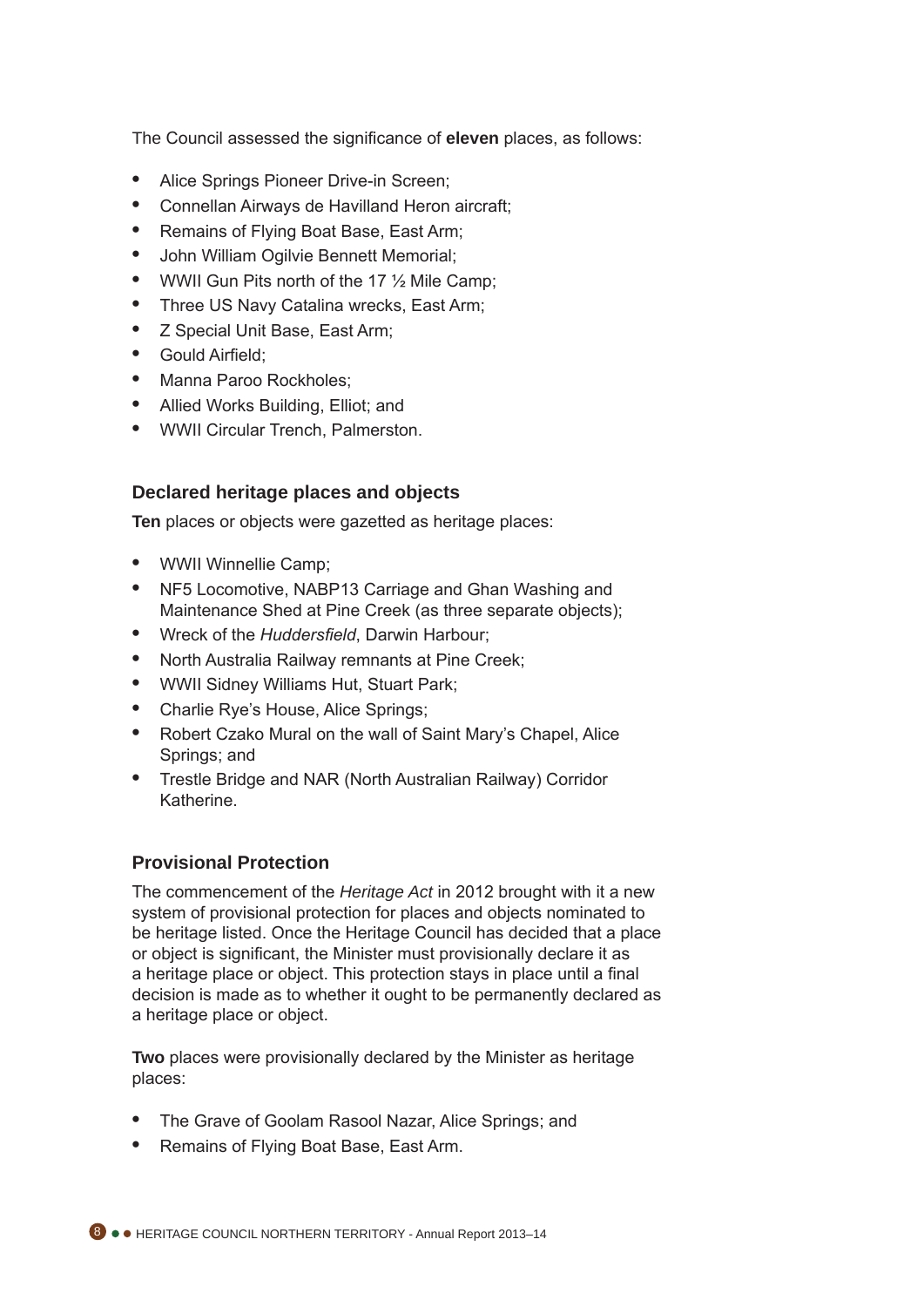**Two** objects were provisionally declared by the Minister as heritage objects:

- De Havilland DH 114 Heron Aircraft; and
- **J W O Bennett Memorial.**

### **Refusals**

On 31 July 2013 the Minister refused to declare the WWII Bomb Crater in McMinn Street, Darwin.

#### **The State of the Register**

The NT Heritage Register now has a total of **272** places and objects that have been declared as heritage places and objects since the commencement of the *Heritage Conservation Act* in 1991.

Under the transitional provisions of the new *Heritage Act*, all places and objects declared under the old *Act* have the same status under the new *Act.* A complete list of all declared places and objects as at 30 June 2014 is provided at Appendix One.



*Trestle Bridge and NAR Corridor, Katherine*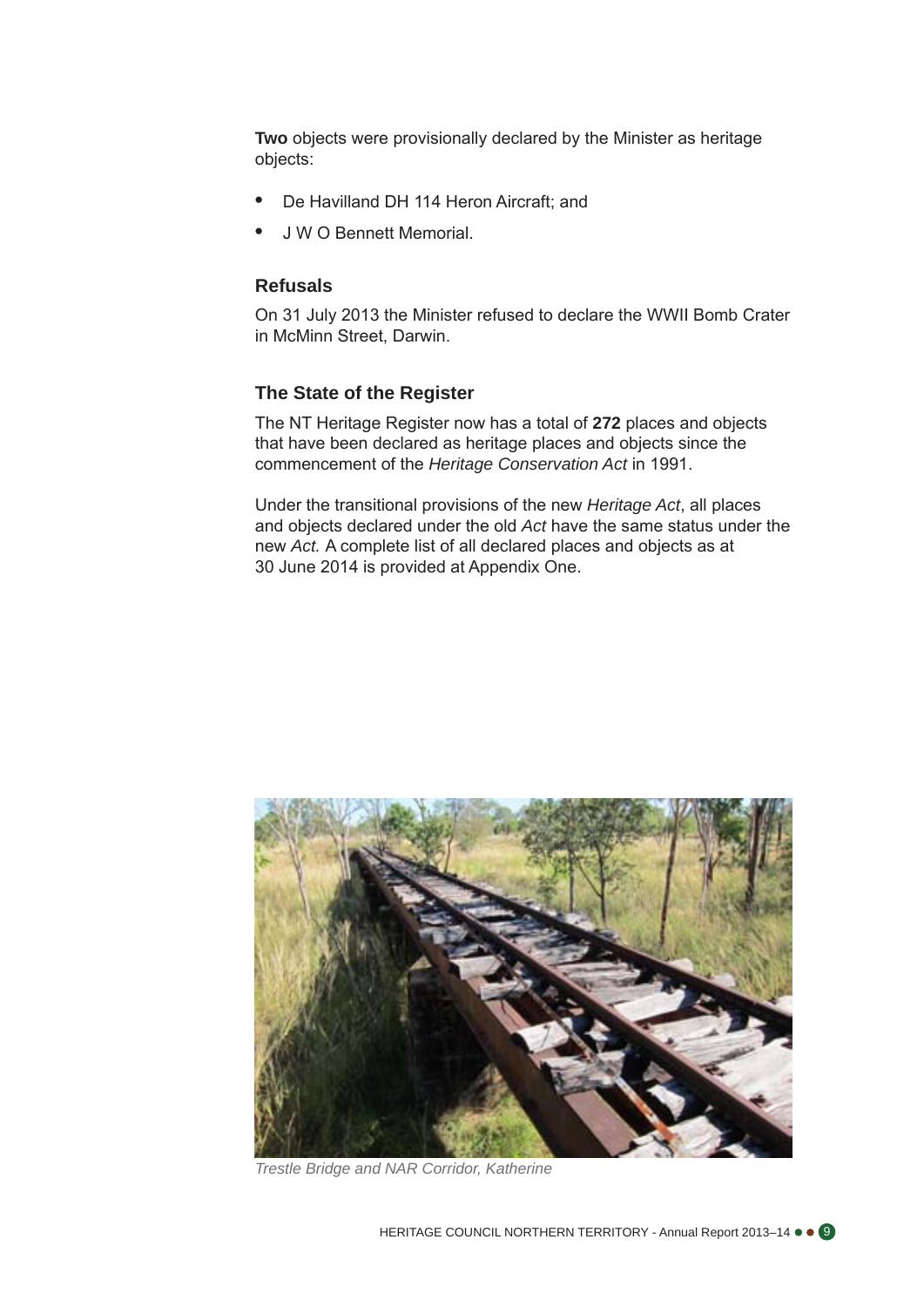# **Work Approvals**

The Heritage Council gave permission for the following work to proceed, on the basis that it was minor work:

........................................................................

| <b>Name of Place</b>                          | <b>Nature of Work</b>                         | Date of Decision  |
|-----------------------------------------------|-----------------------------------------------|-------------------|
| Former Commonwealth<br>Bank, Darwin           | New ramp and other<br>external changes        | 25 July 2013      |
| O'Keeffe House, Katherine                     | Reconstruct ablution block                    | 19 August 2013    |
| Mess House, Araluen<br><b>Cultural Centre</b> | Convert to Café                               | 20 September 2013 |
| Kakadu National Park                          | Excavation of various<br>archaeological sites | 20 September 2013 |
| Pine Creek Railway Station                    | New fence                                     | 14 October 2013   |
| Government House                              | Replace cellar stairs                         | 30 October 2013   |
| 88 Hartley St Alice Springs                   | New shade sails                               | 6 November 2013   |
| Angurugu Historic Precinct                    | Install deep sewer                            | 6 November 2013   |
| Former Commonwealth<br>Bank, Darwin           | Signage                                       | 27 November 2013  |
| WWII 17 1/2 Mile site                         | <b>Siteworks</b>                              | 12 June 2014      |

The Heritage Council made recommendations to the Minister in relation to the following work (considered to be major work), under the terms of the *Heritage Act*:

| <b>Name of Place</b>           | <b>Nature of Work</b>                             | Council's<br><b>Recommendation</b> | Minister's<br><b>Decision</b> |
|--------------------------------|---------------------------------------------------|------------------------------------|-------------------------------|
| Fogg Dam                       | New fencing                                       | Approve                            | Approved<br>2 July 2013       |
| Wreck of the<br>Kelat          | Dredging                                          | Approve                            | Approved<br>21 October 2013   |
| East Point                     | <b>New Vessel</b><br><b>Tracking System</b>       | Approve                            | Approved<br>25 October 2013   |
| <b>Frances Creek</b><br>Mine   | Application<br>to disturb<br>archaeological sites | Approve                            | Approved<br>4 December 2013   |
| 80 Hartley St                  | Duplex development                                | Approve                            | Approved<br>24 December 2013  |
| Lot 32 Newcastle<br>Waters     | Telecommunications<br>Tower                       | Approve                            | Approved<br>1 April 2014      |
| Former<br>Commonwealth<br>Bank | Convert to Hotel                                  | Approve1                           | Approved<br>25 June 2014      |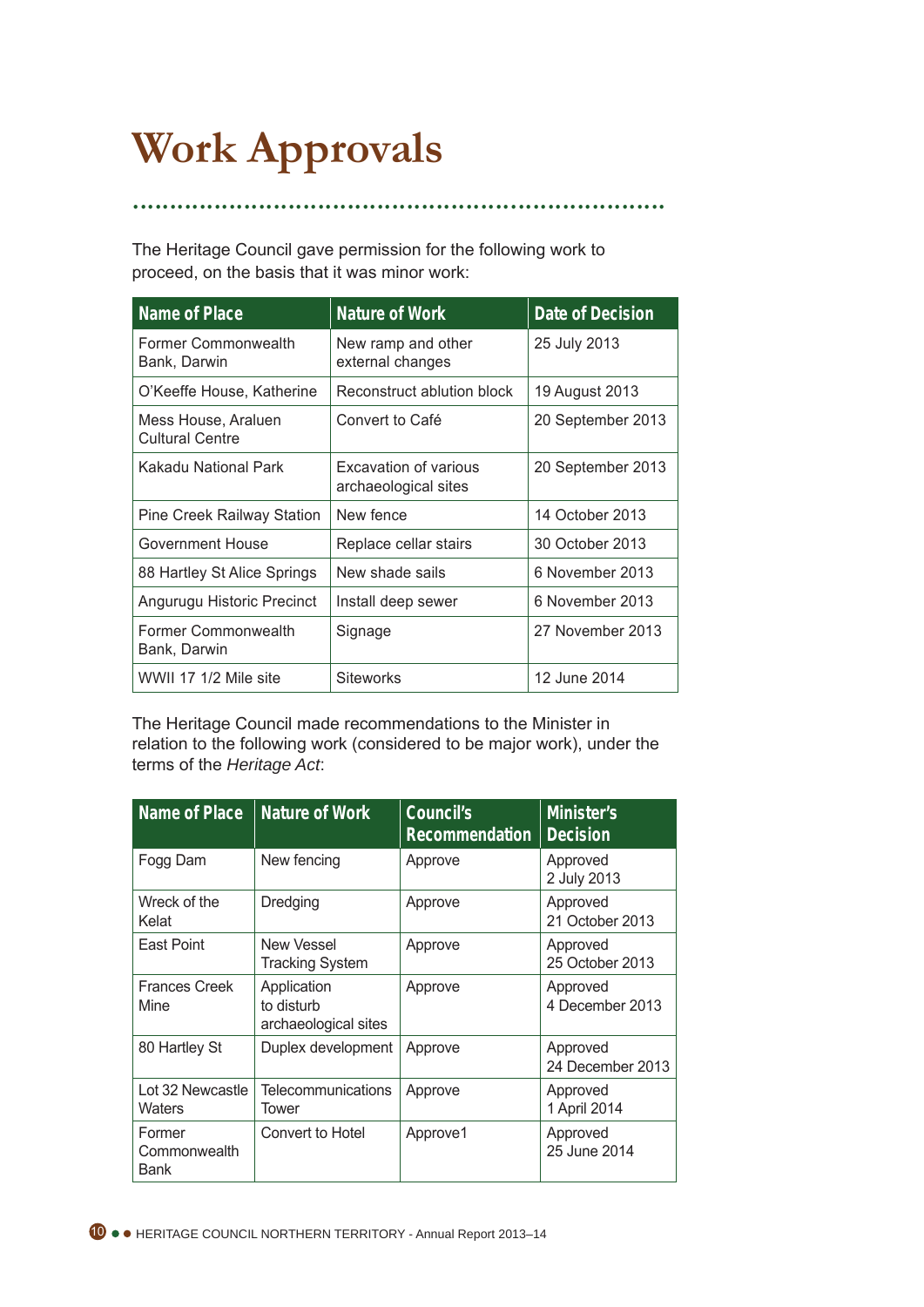# **Conservation and Management**

........................................................................

### **NT Heritage Grants Program**

Owners of heritage places not in Government hands are eligible for assistance under the NT Heritage Grants Program (NTHGP).

The Heritage Council's role is to assess applications received under the NTHGP, and to make recommendations to the Minister about funding.



*NAR Remnants, Pine Creek*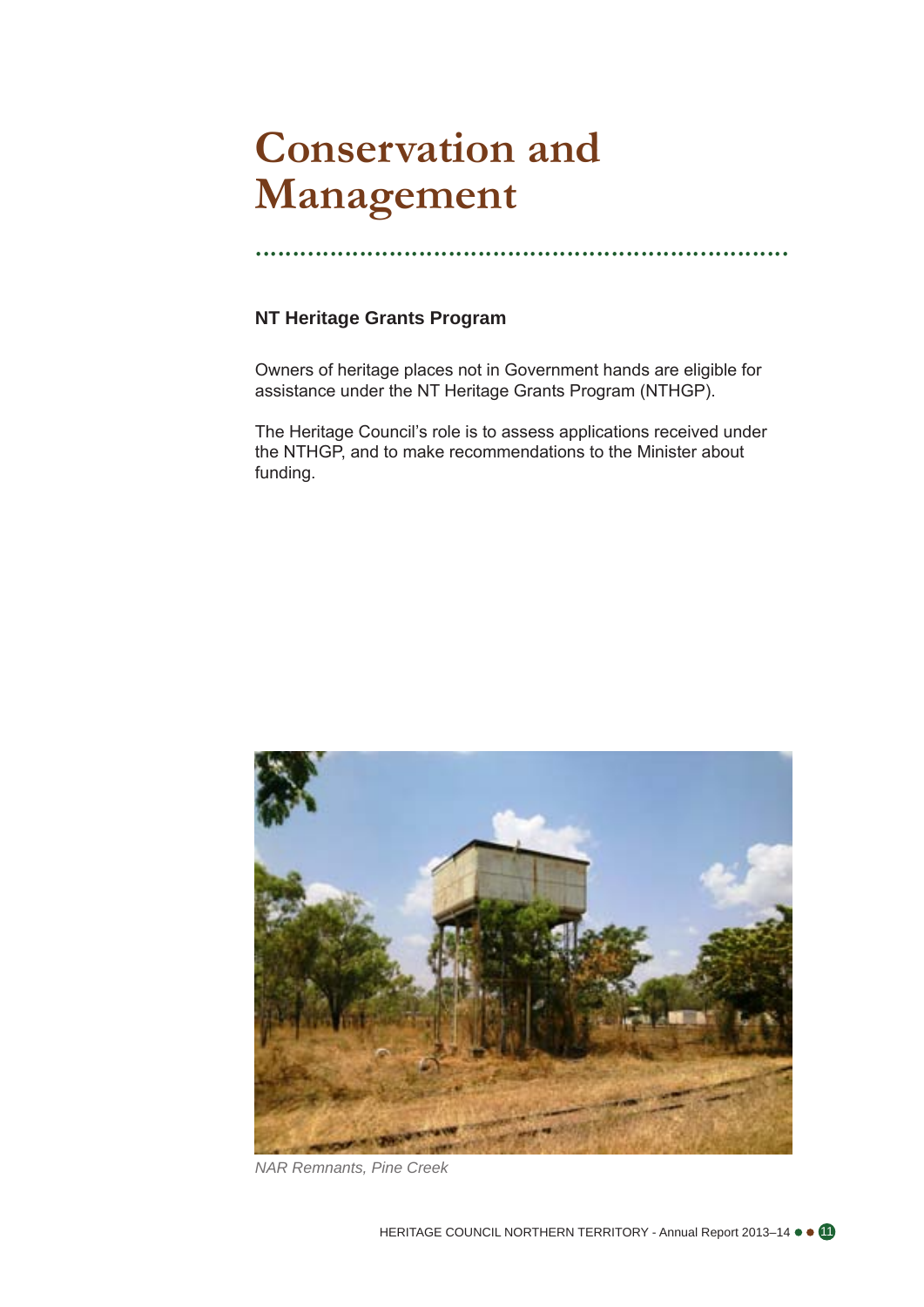In 2013–14, a total of **18** projects were funded to a value of **\$259 350**  as follows:

| <b>Recipient</b>                                       | Project                                                                                               | Grant         |
|--------------------------------------------------------|-------------------------------------------------------------------------------------------------------|---------------|
| Alice Springs Youth and<br>Community Centre Inc.       | <b>ASYCC Higgins Theatre</b>                                                                          | 40 000<br>S   |
| <b>Central Australian</b><br>Aviation Museum Inc.      | Restoration and Conservation of original<br>Connellan Airways de Havilland Heron<br>(dh 114) aircraft | \$<br>15 000  |
| <b>Central Land Council</b>                            | Conserving Tempe Downs Homestead                                                                      | 30 000<br>\$  |
| Centrecorp Aboriginal<br><b>Investment Corporation</b> | 75 Hartley St Alice Springs - Reinstate<br><b>External Toilet</b>                                     | \$<br>7 500   |
| Catholic Church of the<br>Diocese of Darwin            | Repairs and re-painting of the Catholic<br>Church in Tennant Creek (Christ the King<br>Parish)        | \$<br>26 000  |
| City of Darwin                                         | Palmerston (Pioneer) Cemetery Concrete<br><b>Memorial Surrounds</b>                                   | \$<br>20 000  |
| <b>Coomalie Community</b><br><b>Government Council</b> | The Final Air Raid - Adelaide River                                                                   | \$<br>5 0 0 0 |
| Fannie Bay History &<br>Heritage Society Inc.          | <b>Foelsche Centenary Commemoration</b>                                                               | \$<br>6 000   |
| Fannie Bay History &<br>Heritage Society Inc.          | <b>Aviator Commemoration 2013</b>                                                                     | \$<br>1 0 5 0 |
| Friends of Darwin High<br>School                       | Celebrating 50 years on Bullocky Point                                                                | \$<br>2 0 0 0 |
| Friends of the North<br>Australia Railway Inc.         | Preservation of Gloucester Railcar NDH6<br>located within the Adelaide River Heritage<br>Precinct     | 10 300<br>\$  |
| Gemtree                                                | Relocation and Restoration of Mount<br>Riddock Homestead Stage 2                                      | 15 000<br>\$  |
| <b>Heritage Alice Springs</b><br>Incorporated          | Chapman House Electrical Upgrade                                                                      | S<br>18 000   |
| National Trust Australia<br>(NT)                       | Installation of Roller Doors for the Old<br>Katherine Railway Station waiting room                    | \$<br>10 000  |
| National Trust Australia<br>(NT)                       | Alice Springs Heritage Festival 2014                                                                  | \$<br>6 000   |
| National Trust Australia<br>(NT)                       | Katherine Heritage Festival 2014                                                                      | 2 500<br>\$   |
| National Trust Australia<br>(NT)                       | <b>External Painting and Conservation Work</b><br>for Audit House                                     | 35 000<br>S.  |
| Mr Shayne Harris                                       | Restoration of Sidney Williams Hut, Stuart<br>Park                                                    | \$<br>10 000  |
| <b>TOTAL</b>                                           |                                                                                                       | \$259350      |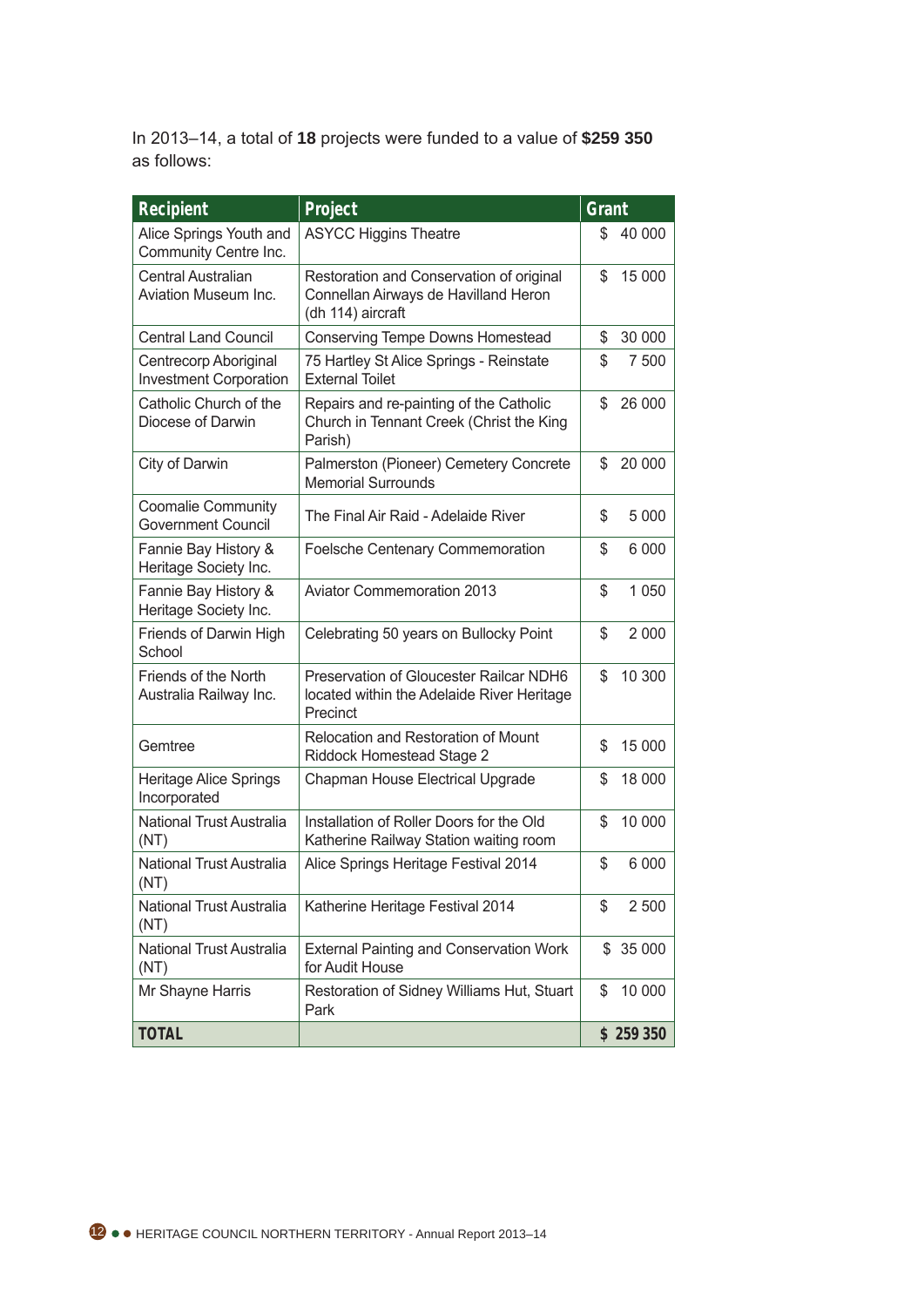### **Conservation Program for Government-owned Heritage Assets**

The Conservation Program for Government-owned Heritage Assets had a budget of \$1 million in 2013–14.

The implementation of the Program is an operational matter for the Department of Lands, Planning and the Environment. Council is involved when work approvals are required, and is provided with an annual update on work completed under the Program.

# **Policy and Strategy**

The Council endorsed a new policy in relation to the Rates Relief Program, and supported the Department's proposed Heritage Awards Program.

........................................................................

The Council made formal submissions in relation to the draft CBD Masterplan for Darwin, and the draft concept plan for the Kahlin Compound/Old Darwin Hospital site. The Council made a site visit to 'Goyder's Camp' in December 2013 and subsequently supported the proposal by the TOGA group to redevelop the site into 'Goyder's Park'.

The Chairman attended the annual meeting of the Heritage Chairs and Officials of Australia and New Zealand (HCOANZ) on 24 April 2014. The meeting was held in Hobart.

The format of the meeting was different from previous years, with a separate 'Officials only' meeting to discuss operational matters, followed by a combined meeting of the Chairs and Officials, and a 'Heritage Chairs Forum'.

A key item on the agenda was the draft Australian Heritage Strategy.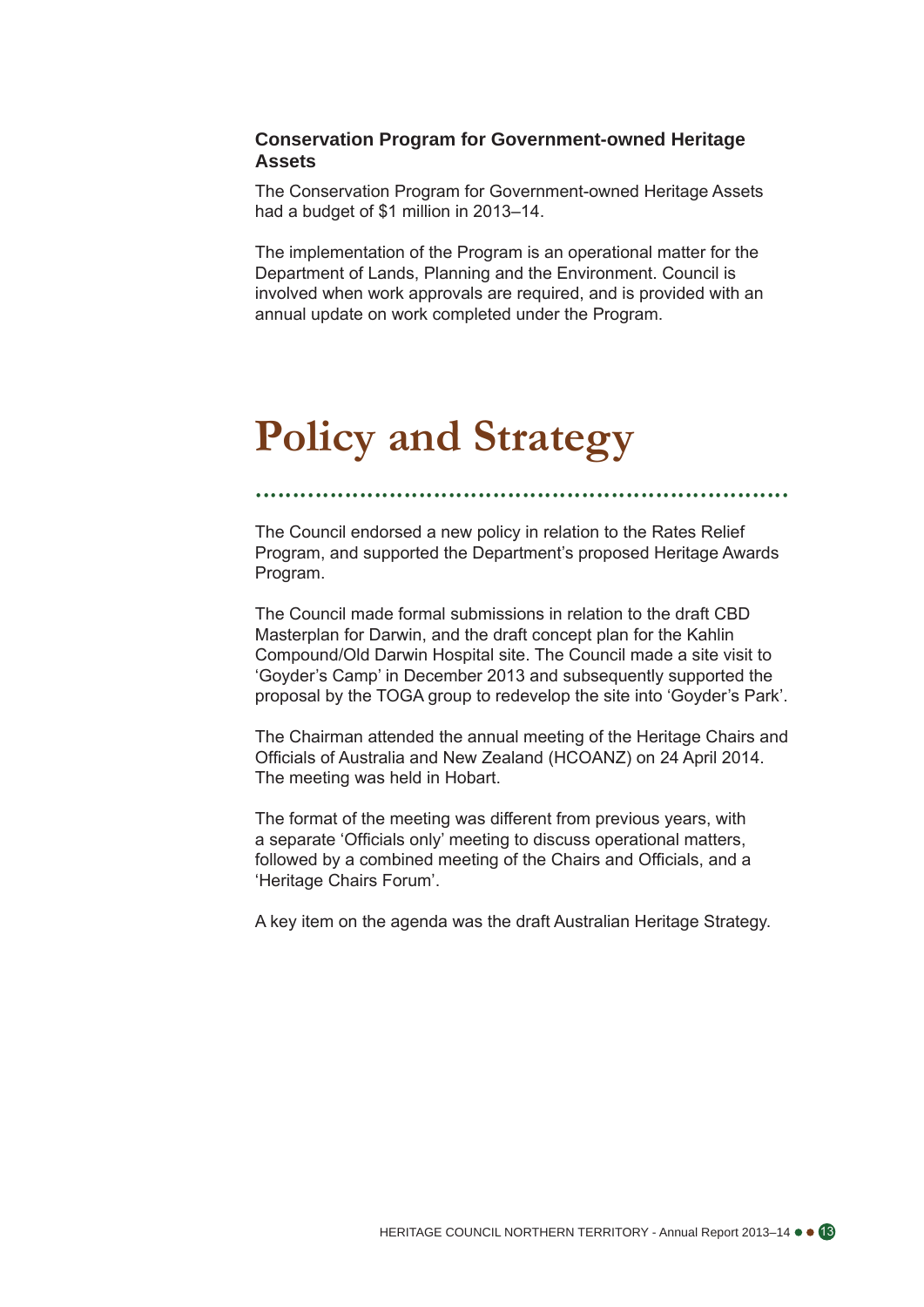# **Appendix One**

........................................................................ **Declared heritage places and objects as of 30 June 2014** 

(\*indicates new listing this year)

# **A**

- Adelaide House
- Adelaide River Pioneer Cemetery
- Adelaide River Railway Siding and Bridge
- Adelaide River War Cemetery and Wartime Civilian Cemetery
- Administrator's Office
- Aileron Homestead
- Albert Namatjira's House
- Albert Namatjira Memorial
- Alcoota Fossil Beds
- Alice Springs General Cemetery
- Alice Springs Heritage Precinct
- Alice Springs Post Office (Former)
- Alice Springs Telegraph Station Historical Reserve
- Alice Well Police Station and Well
- Anna's Reservoir Conservation Reserve
- Angurugu Heritage Precinct
- Anthony Lagoon Davey Paxman Steam Engine; 1906 and 1945
- Cattle Dip; Police Tracker's Quarters and Gaol
- Anzac Hill Memorial
- Araluen Homestead Precinct
- Avon Downs Homestead

# **B**

Banka Banka mudbrick homestead Bamboo Creek Tin Mine Barrow Creek Hotel Barrow Creek Telegraph Station Batchelor Primary School (former) Beatrice Hill Well and Stone Wall fences Betty Bomber, Cox Peninsula Birdum Historic Township Blyth Homestead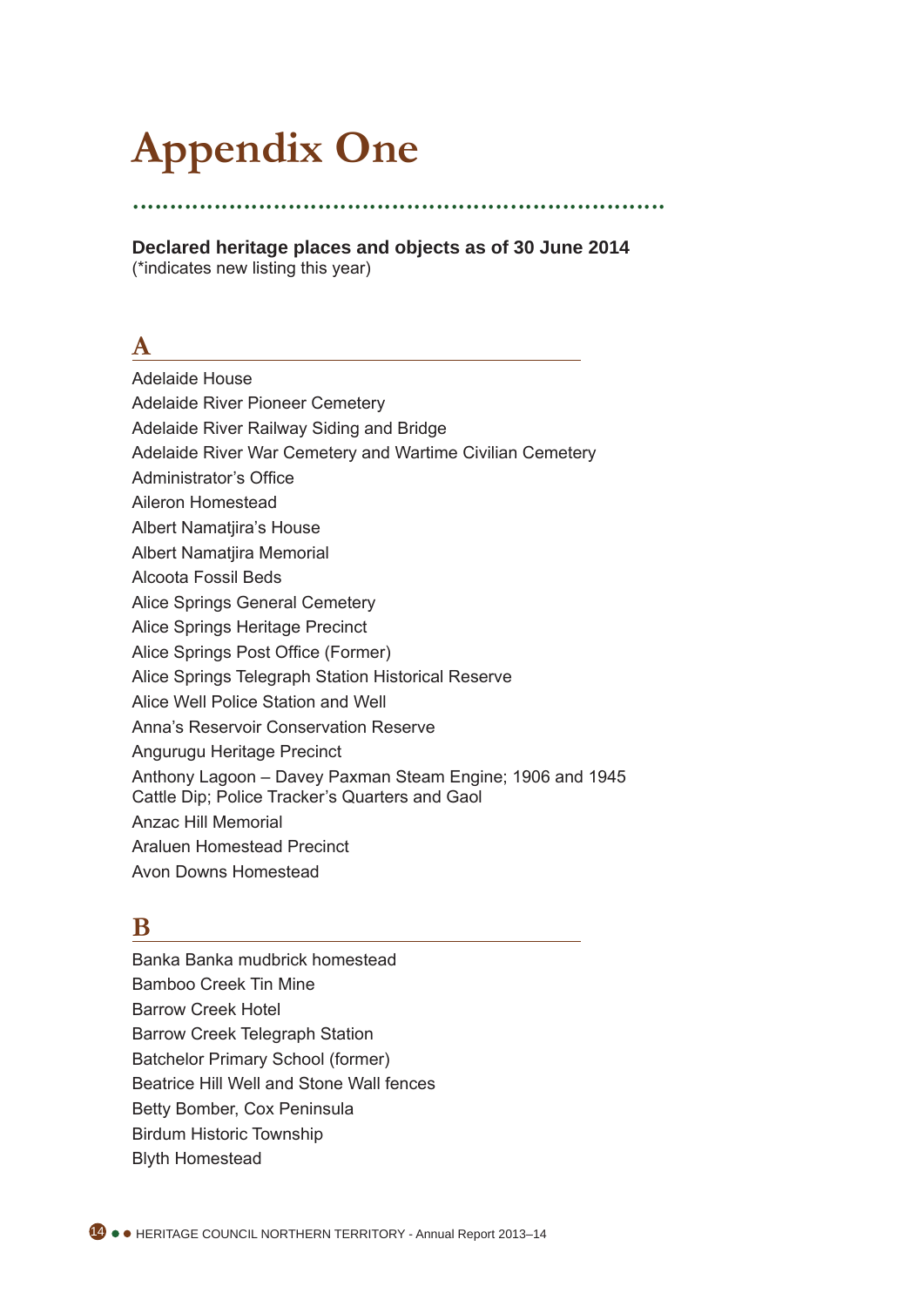Boab Tree, Cavenagh Street, Darwin Bonney Well Bonrook Station (Old) Booya Borroloola Police Station Museum Bowson Hut Bradshaw's Homestead Bradshaw's Packhorse Cutting Brocks Creek Cemetery Brock's Creek Chinatown and Temple Site Brock's Creek Township, Railway Siding and Military Detention **Barracks** Brown's Mart Bullita Station Homestead Precinct and Stockyard Bullock Creek Fossil Site Burrundie Explosives Magazine Butterfly Gorge B24-J Liberator Aircraft Wreck Site

## **C**

Cape Don Lighthouse Complex Catholic Church Precinct, Alice Springs Chambers Pillar Historical Reserve Channel Island Leprosarium and Reefs Charlie Rye's House, Alice Springs\* Charlotte Waters Telegraph Station ruins Christ Church Cathedral Heritage Precinct Christ the King Church and Sidney Williams Hut Climbing Dune, Jessie Gap Locality Commonwealth Bank Connellan Hangar Courthouse Building, Alice Springs (Old) Crash Site of B-24D Liberator Nothing Sacred CWA/Red Cross Shop CWA Rooms, Alice Springs (Former) Cypress Pine Overland Telegraph Poles C47 plane wreck A65-115 in Fannie Bay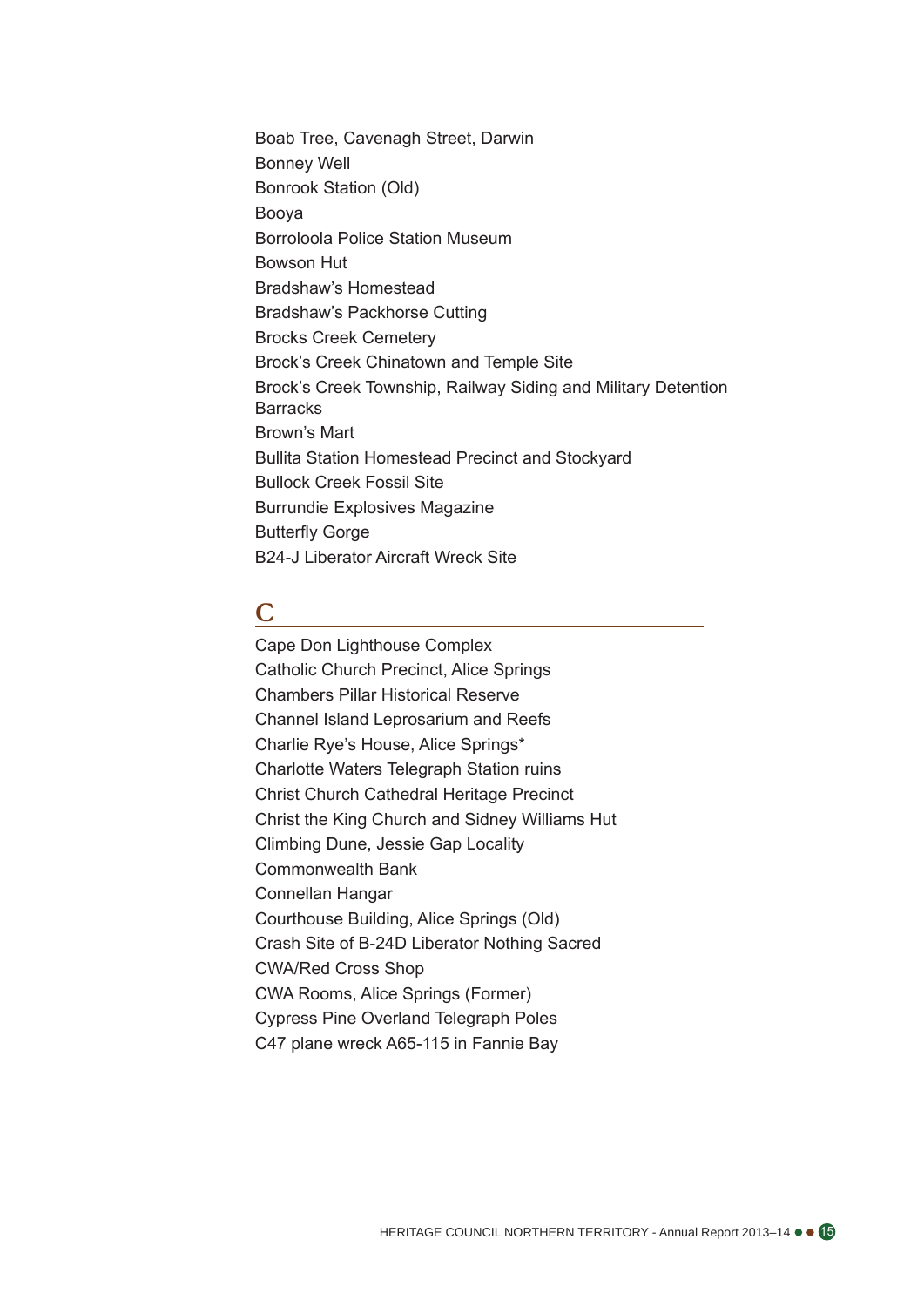# **D**

Daly River Coppermine and Graves Daly Waters Aviation Complex Darwin Cenotaph Darwin Botanic Gardens Defence 17 ½ Mile Camp, Lambrick Avenue, Palmerston Degaussing Range, Darwin Harbour Delissaville Cemetery Djirurri Rock Shelter, Arnhem Land Driffield Mine Site Drovers Rest Boab Precinct

# **E**

East Point Fortifications 88 Mile Burrell Creek WWII Chemical Warfare Storage and Maintenance Depot and Camp Site Eldo Rocket Shelters Elsey Memorial Cemetery Emungalan Cemetery Emungalan Wheel Rim Shrinkage Pit Escape Cliffs Ewaninga Conservation Reserve

# **F**

Fannie Bay Gaol Fenton Airfield Fergusson River Overland Telegraph Line Pylons and Oppenheimer Poles Fergusson River Railway Bridge and Boiler Former Reserve Bank Flying Fox, Daly Waters Flynn's Farm Fogg Dam Fort Wellington, Cobourg Peninsula Francis Bay Explosives Complex Frew Ponds Overland Telegraph Line Memorial Reserve Frog Hollow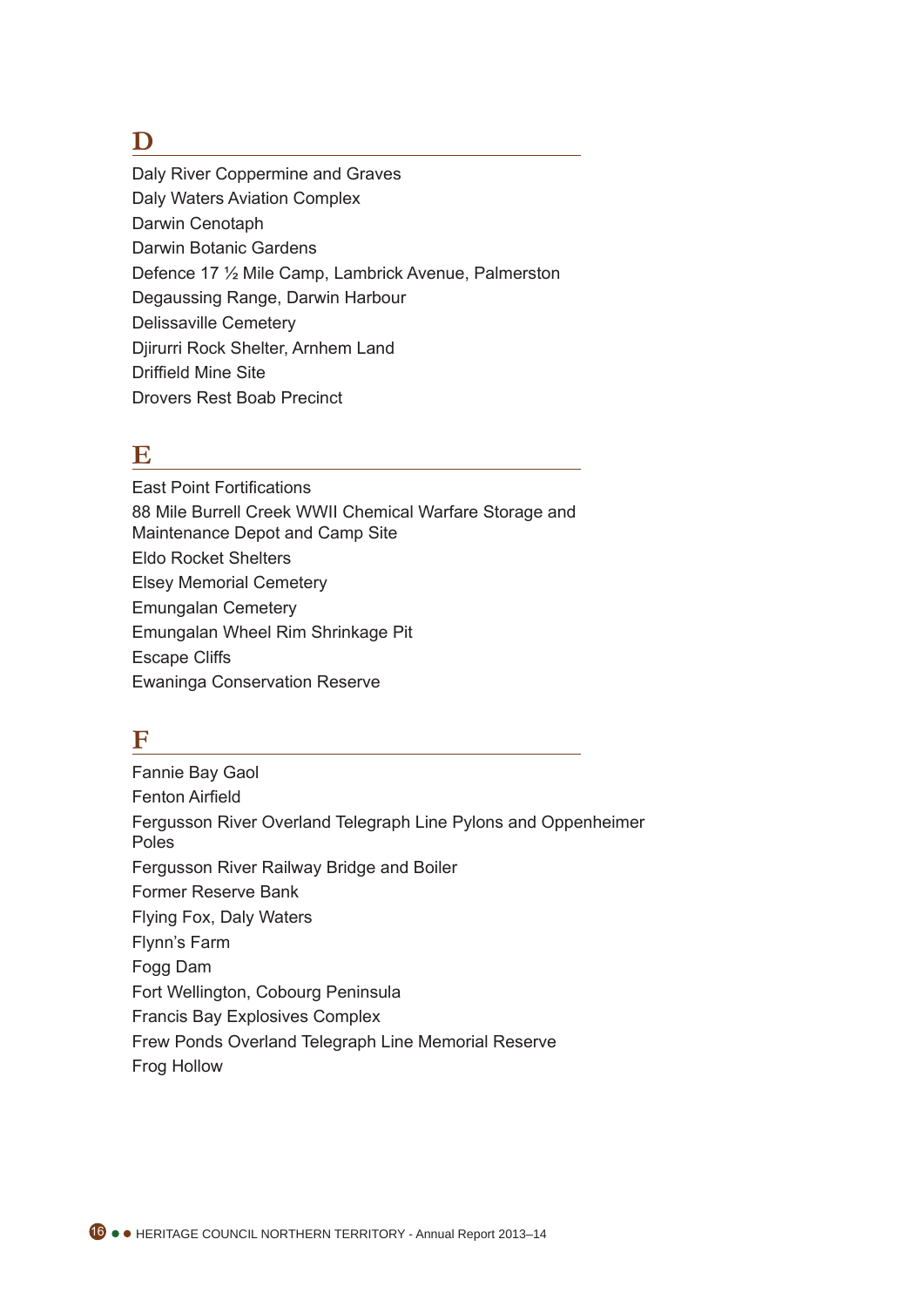## **G**

Gardens Road Cemetery Ghan's Bore Gilbert Well Government Battery and Cyanide Works, Arltunga Government House Gregory's Tree Grove Hill Hotel Gurindji Wave Hill Walk Off Route

# **H**

Hamilton Downs Station (Old) Hartley Street School (Old) Harts Range Mica Mining Complex Heavitree Gap Police Station Historic Reserve Heenan Building Helen Springs Quarry (Kurutiti) Henbury Meteorites Conservation Reserve Hermannsburg Cemetery (Old) Hermannsburg Historic Village Higgins Theatre Hope Inlet Archaeological Sites Hore's Homestead Hughes Avenue **Hunter Hous** 

### **I**

Illamurta Springs Conservation Reserve

# **J**

Jasper Gorge John Flynn Memorial Church, Alice Springs John Flynn's Grave Historical Reserve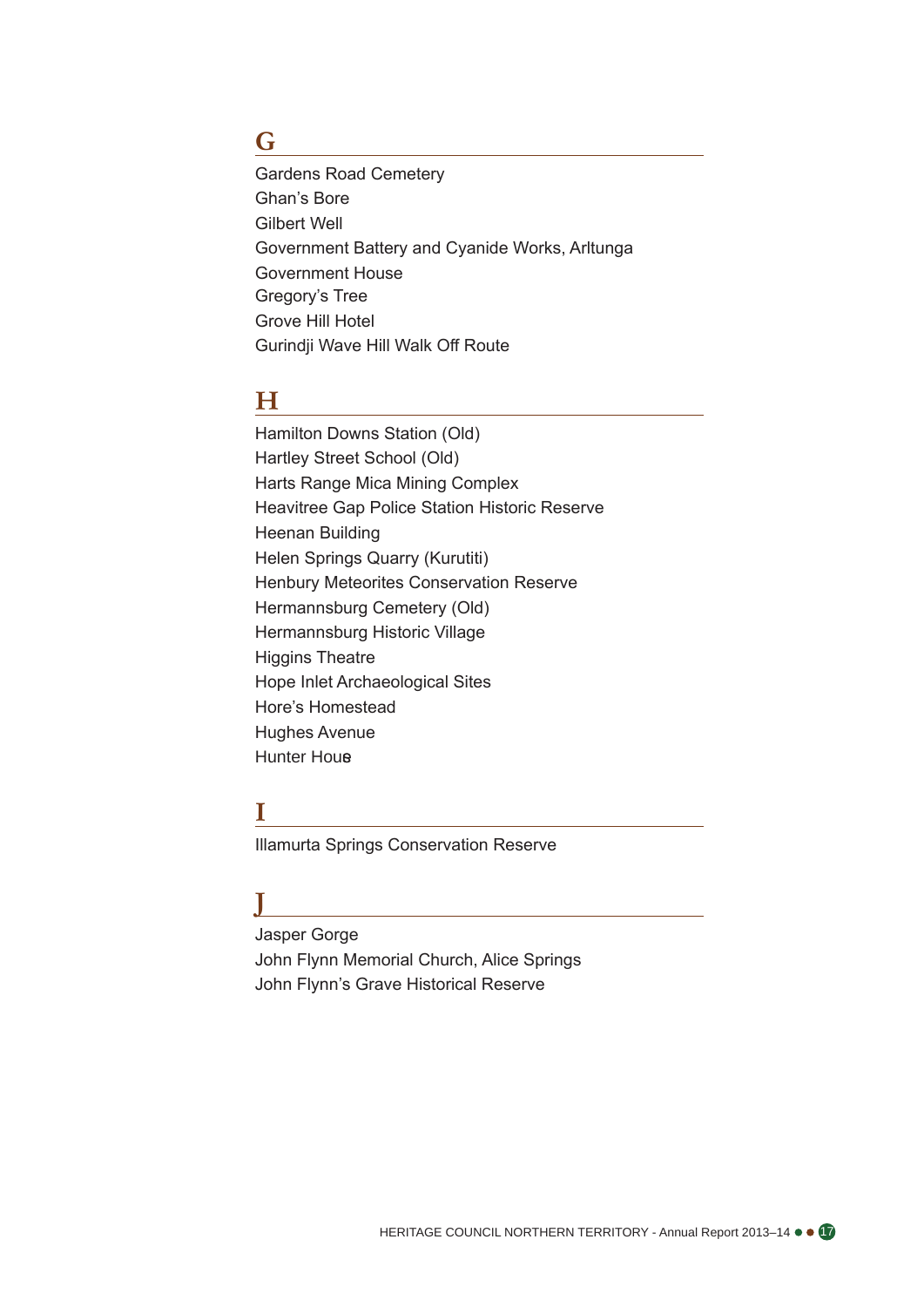## **K**

Kaporilja Springs Katherine Overland Telegraph Pylons Katherine Railway Precinct Kelat Kintore Caves Nature Reserve Knott's Crossing Kohinoor Adit Koolendong Waterhole Boabs

# **L**

Lot 5601 Town of Darwin (Qantas Hangar) Lots 7733-7736 Town of Alice Springs (Railway Cottages) Ludmilla Saltpan Lutheran Church (Old) Lyons Cottage - BAT House

# **M**

MacClark (*Acacia peuce*) Conservation Reserve Manbulloo Airfield and Abattoir Maranboy Mining Precinct Mastertons Cave and Garden McLachlan's Tree Methodist Manse (Former) Milingimbi Mud Brick Houses Milkwood Tree corner Woods and Foelsche Street Mt Riddock Cemetery Mt Riddock Homestead (Old) Munmarlary Homestead Murranji Track Myilly Point Precinct Myrtle Villa Date Palm

# **N**

Naval Oil Tunnels (No.s 5 & 6) Navy Victualling Yards N'Dhala Gorge Nature Park Neutral Junction Homestead (Old) Newcastle Waters Township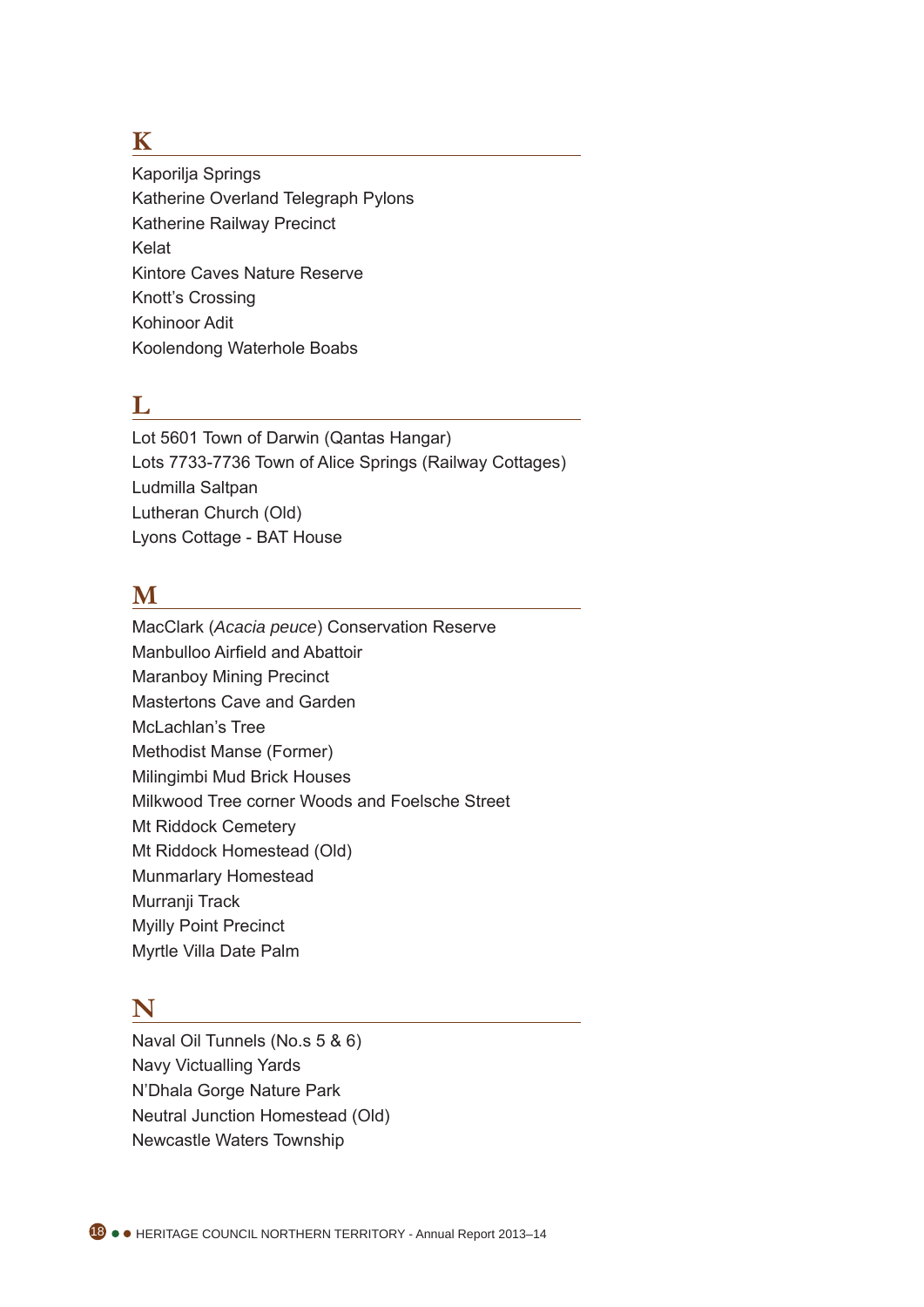NF5 Locomotive, NABP13 Carriage and the Ghan Washing and Maintenance Shed\* Noltenius Billabong and Grave North Australia Railway Corridor - The Narrows North Australia Railway remnants at Pine Creek\* 9 Aust. Advanced Ordnance Depot 1960's "TJ" series Bedford Truck

# **O**

Observation Post, Sandy Creek O'Keeffe House Old Admiralty House Old Andado Station Old MacDonald Downs Homestead Old Owen Springs Homestead Complex Olive Pink Botanic Parks Original Glen Helen Homestead Ruins

### **P**

Palmerston Cemetery Peel's Well Pine Creek Bakery Pine Creek Butchery (Old) Pine Creek Post and Office Repeater Station Pine Creek Railway Precinct Pioneer Drive-In, Alice Springs Pitchi Richi Sanctuary Playford Club Hotel (Old) Powell Creek Telegraph Station Puritjarra Rock Shelter

## **Q**

Quarantine Anti-Aircraft Battery Site

### **R**

RAAF Explosives Storage Area (Former) Remnant No. 6 Oil Tank Repeater Station Alice Springs (Former) Robert Czako Mural on the wall of Saint Mary's Chapel Alice Springs\* Roper River Overland Telegraph Construction Depot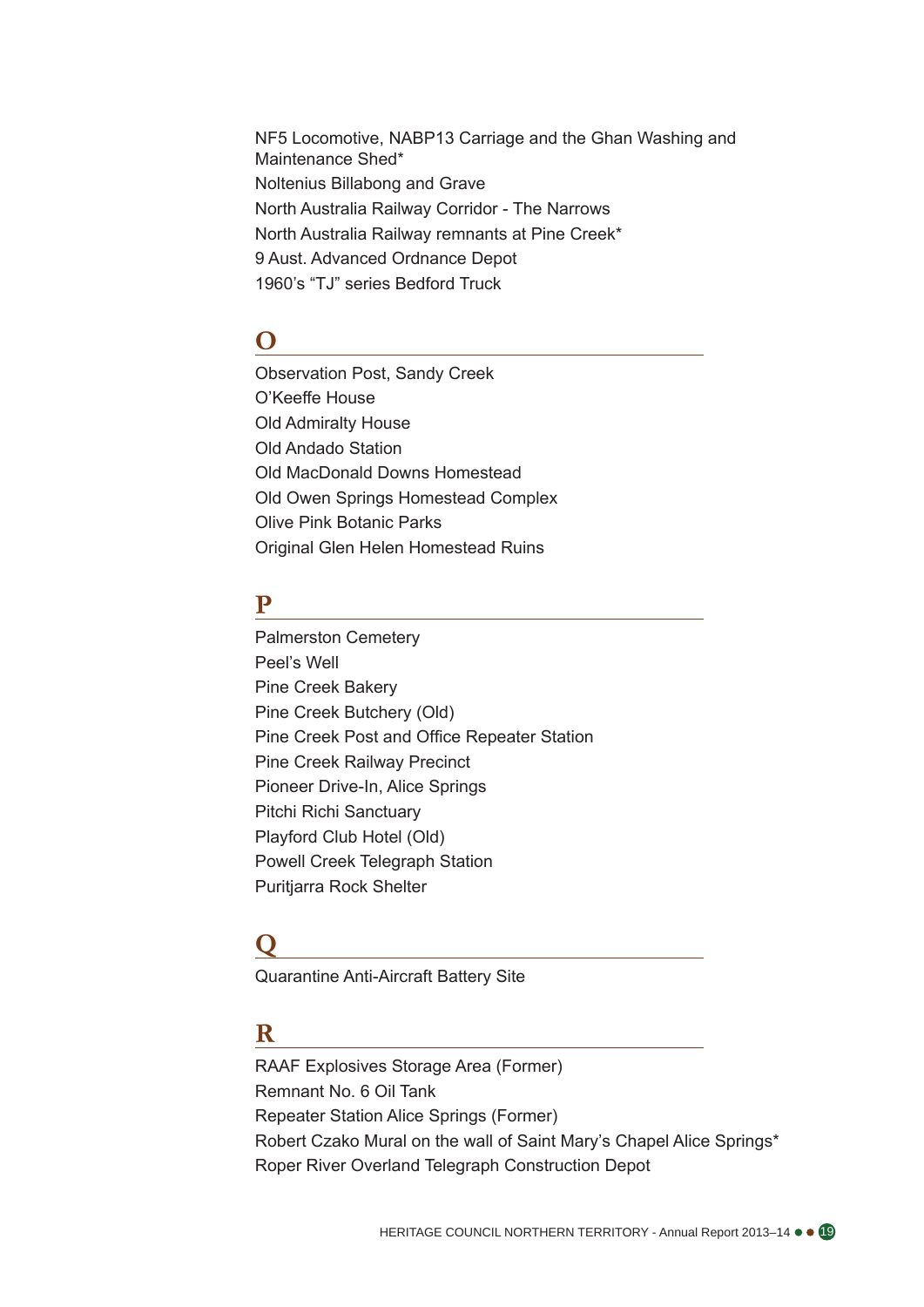Ross River Homestead Rumbalara Ochre Mine Rum Jungle Mine Manager's House Rum Jungle Single Women's Quarters, Batchelor Ryan Well Reserve

### **S**

St Barbara's Church, Batchelor Sandfly Steam Locomotive Seven Mile Aerodrome, Alice Springs Silver Bullets (old Timber Creek School) Smith Point Beacon Smith Street Stone Kerb and Milkwood Trees Snake Creek Armament Depot Southport Cemetery Spencer Hill WWII Sites Spencer Hill Seismic Vault Springhill Battery Springvale Homestead Complex S S *Ellengowan* State Square Banyan Tree Steam Pump House Stella Maris Hostel Stone Hut (Old) Strauss Airstrip Stuart Memorial Cemetery Stuart Town Gaol Sue Wah Chin Building 17 Shepherd Street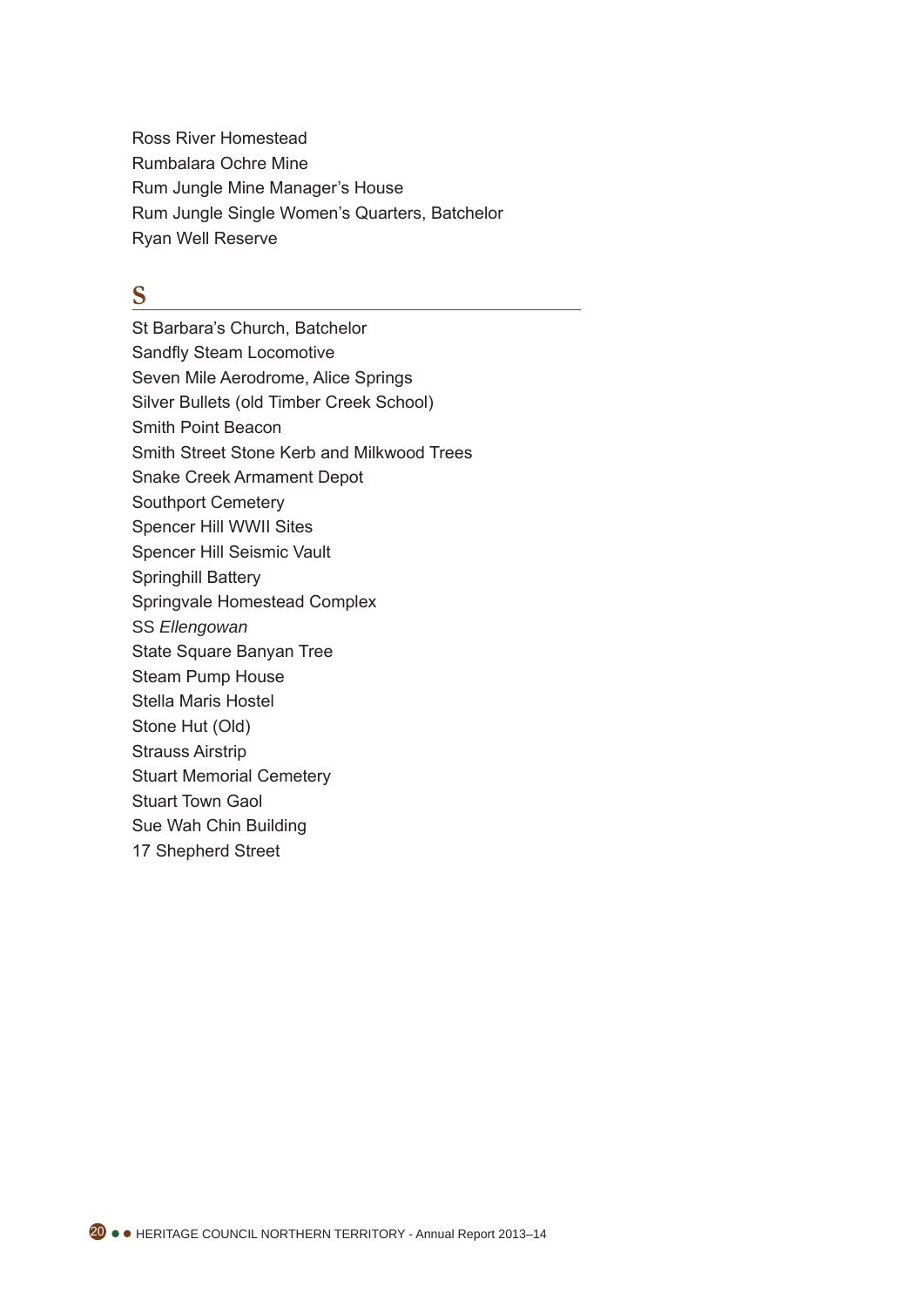### **T**

Tennant Creek Hospital Outpatients Department Tennant Creek Telegraph Station The Residency, Alice Springs Timber Creek Police Station Precinct Tnorala (Gosse Bluff) Conservation Reserve Totem Theatre, Alice Springs Town Hall Ruins Townsite of Southport Tree of Knowledge Trestle Bridge and NAR (North Australian Railway) Corridor Katherine\* Tunck's Store (Former) Twelve Mile Chinatown (Settlement and Battery)

### **U**

Ucharonidge Station Union Camp Uniya Station

### **V**

Vestey's Tank Victoria Settlement Historical Reserve Virginia Townsite Survey Markers

### **W**

Warloch Ponds Road Bridge Warloch Ponds NAR Bridge Warruwi Church Well (48 Bath Street, Alice Springs) Westpac Bank Wimmera Home, VRD Winnecke Goldfields 'Cemetery' Wishart Siding and Fettler's Mess Woolngi Mine and Settlement Wreck of the Huddersfield\* Wreck of the Young Australian WWII Gorrie Airfield Precinct WWII Gun Emplacement Wagait Beach WWII Coomalie Airstrip WWII Gorrie Airfield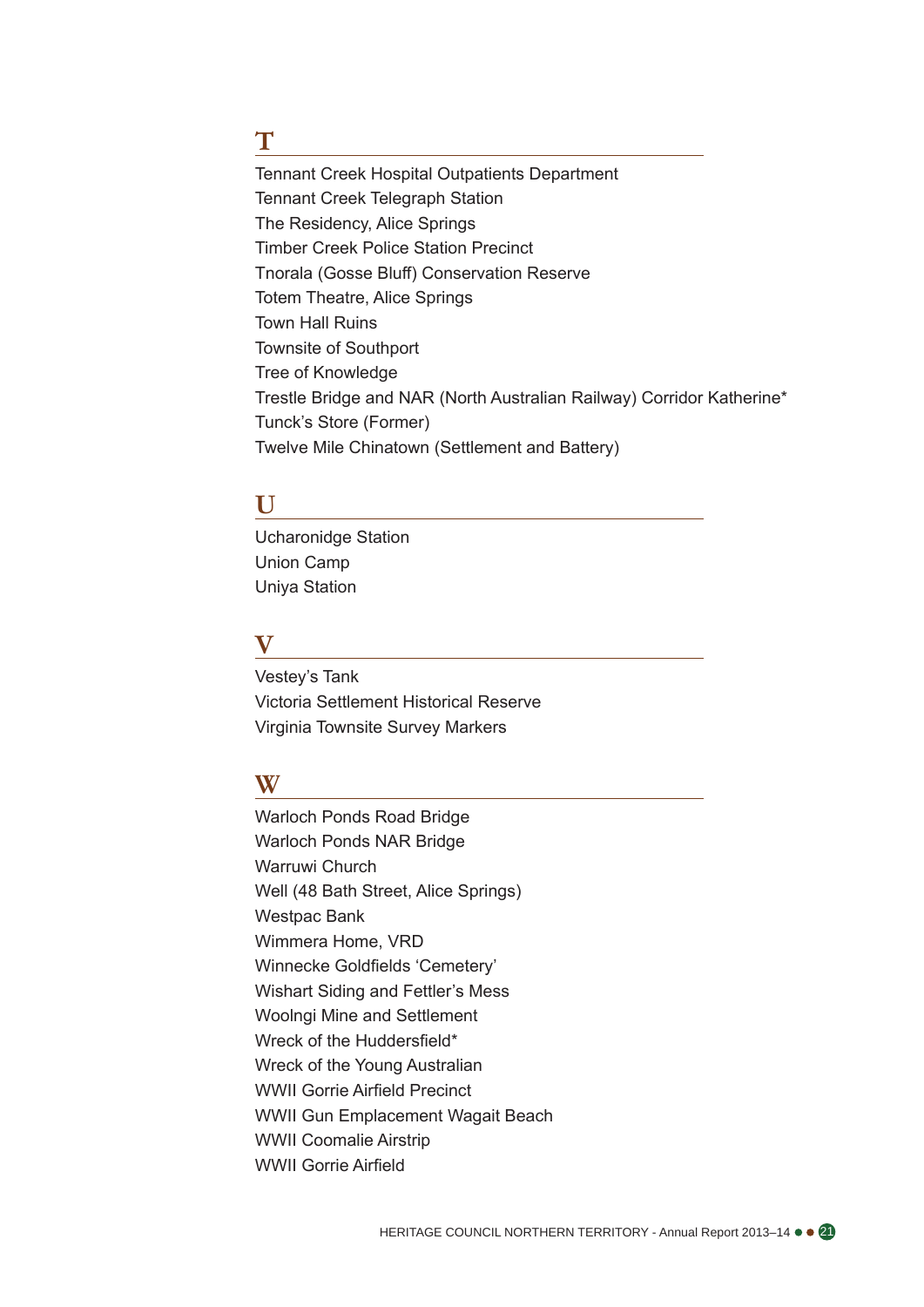WWII Hughes Airfield

WWII K5 Anti-Aircraft Gun Battery Site

WWII Larrimah Telephone Repeater Station and Powerhouse

WWII Observation Posts, Casuarina Coastal Reserve

WWII RAAF Ops Room

WWII Shipwrecks

WWII RAAF No.1 Medical Receiving Station

WWII Sidney Williams Hut, Stuart Park\*

WWII Strauss Airfield Anti Aircraft Gun Emplacement

WWII Pell Airfield A4RSU Workshop Site and Main Camp Site

WWII Noonamah Railway Siding and Stores Depot

WWII Noonamah Oval and Cricket Pitch

WWII Winnellie Camp\*

Wurrwurrwuy Stone Pictures

# **Y**

Yarar Rockshelter